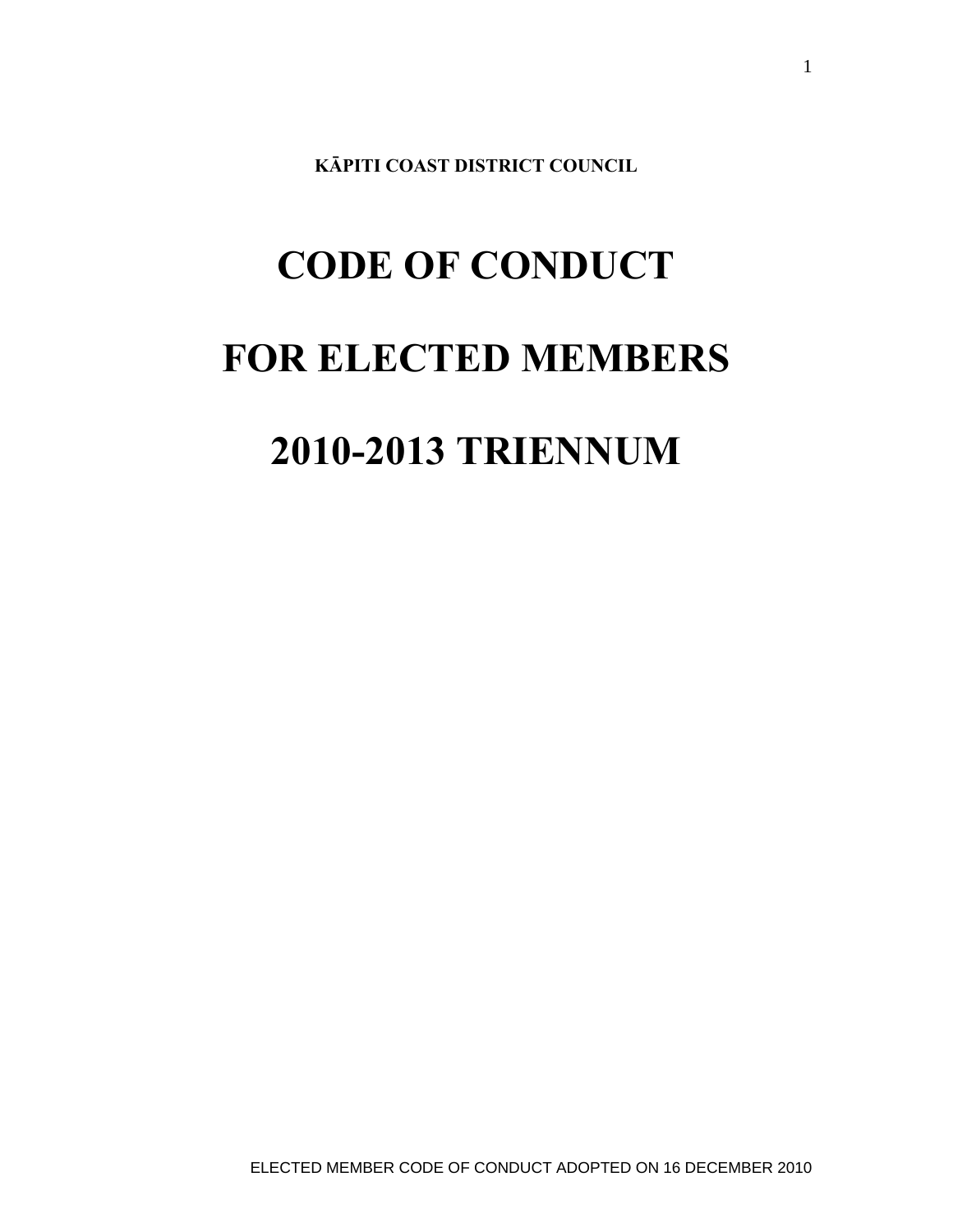| 1.0                                                              |                                                                     |  |
|------------------------------------------------------------------|---------------------------------------------------------------------|--|
| 2.0                                                              |                                                                     |  |
| 3.0                                                              |                                                                     |  |
| 4.0                                                              |                                                                     |  |
| 4.1                                                              |                                                                     |  |
| 4.2                                                              |                                                                     |  |
| 4.3                                                              |                                                                     |  |
| 4.4                                                              |                                                                     |  |
| 4.5                                                              |                                                                     |  |
| 4.6                                                              |                                                                     |  |
| 4.7                                                              |                                                                     |  |
| 5.0                                                              |                                                                     |  |
| 5.1                                                              |                                                                     |  |
| 5.2                                                              |                                                                     |  |
| 5.3                                                              |                                                                     |  |
| 5.4                                                              |                                                                     |  |
| 5.5                                                              |                                                                     |  |
| 5.6                                                              |                                                                     |  |
| 6.0                                                              |                                                                     |  |
| 6.1                                                              |                                                                     |  |
| 6.2                                                              |                                                                     |  |
| 6.3                                                              |                                                                     |  |
| 6.4                                                              |                                                                     |  |
| 6.5                                                              |                                                                     |  |
| 6.6                                                              |                                                                     |  |
| 6.7                                                              | RESPONDING TO RATEPAYER APPROACHES REGARDING POTENTIAL OR           |  |
|                                                                  |                                                                     |  |
| 7.0                                                              |                                                                     |  |
| 7.1                                                              |                                                                     |  |
| 7.2                                                              |                                                                     |  |
| 7.3                                                              |                                                                     |  |
| 7.4                                                              |                                                                     |  |
| 7.5                                                              | <b>LEGISLATION BEARING ON THE ROLE AND CONDUCT OF ELECTED</b>       |  |
|                                                                  | <b>MEMBERS</b>                                                      |  |
| 8.0                                                              |                                                                     |  |
| 8.1                                                              |                                                                     |  |
| 8.2                                                              |                                                                     |  |
| 8.3                                                              |                                                                     |  |
| 8.4                                                              |                                                                     |  |
|                                                                  |                                                                     |  |
| APPENDIX B-LOCAL GOVERNMENT ACT 2002 PURPOSE OF LOCAL GOVERNMENT |                                                                     |  |
|                                                                  | AND ROLE OF LOCAL AUTHORITIES -DECISION MAKING AND CONSULTATION  20 |  |
|                                                                  |                                                                     |  |
|                                                                  |                                                                     |  |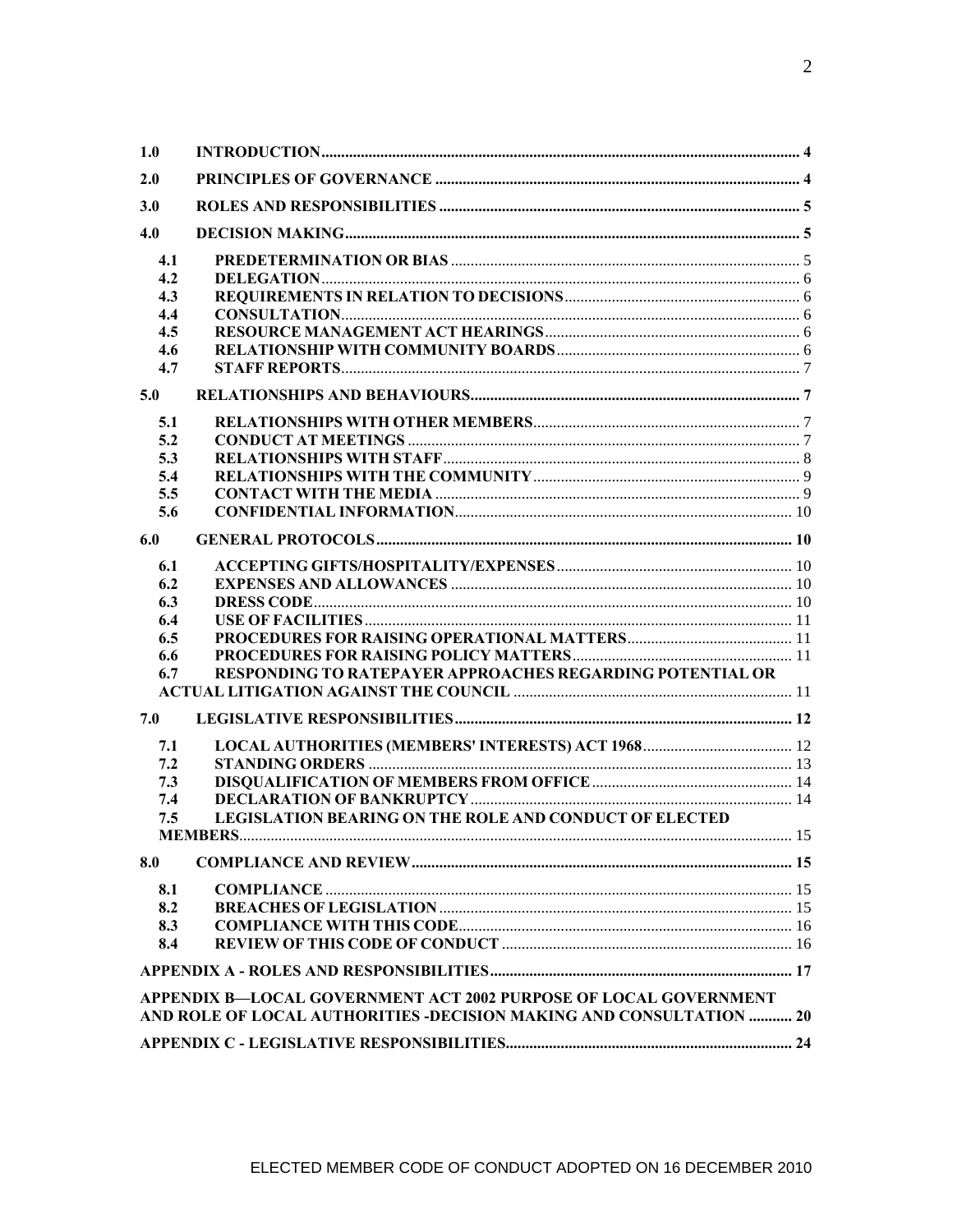ELECTED MEMBER CODE OF CONDUCT ADOPTED ON 16 DECEMBER 2010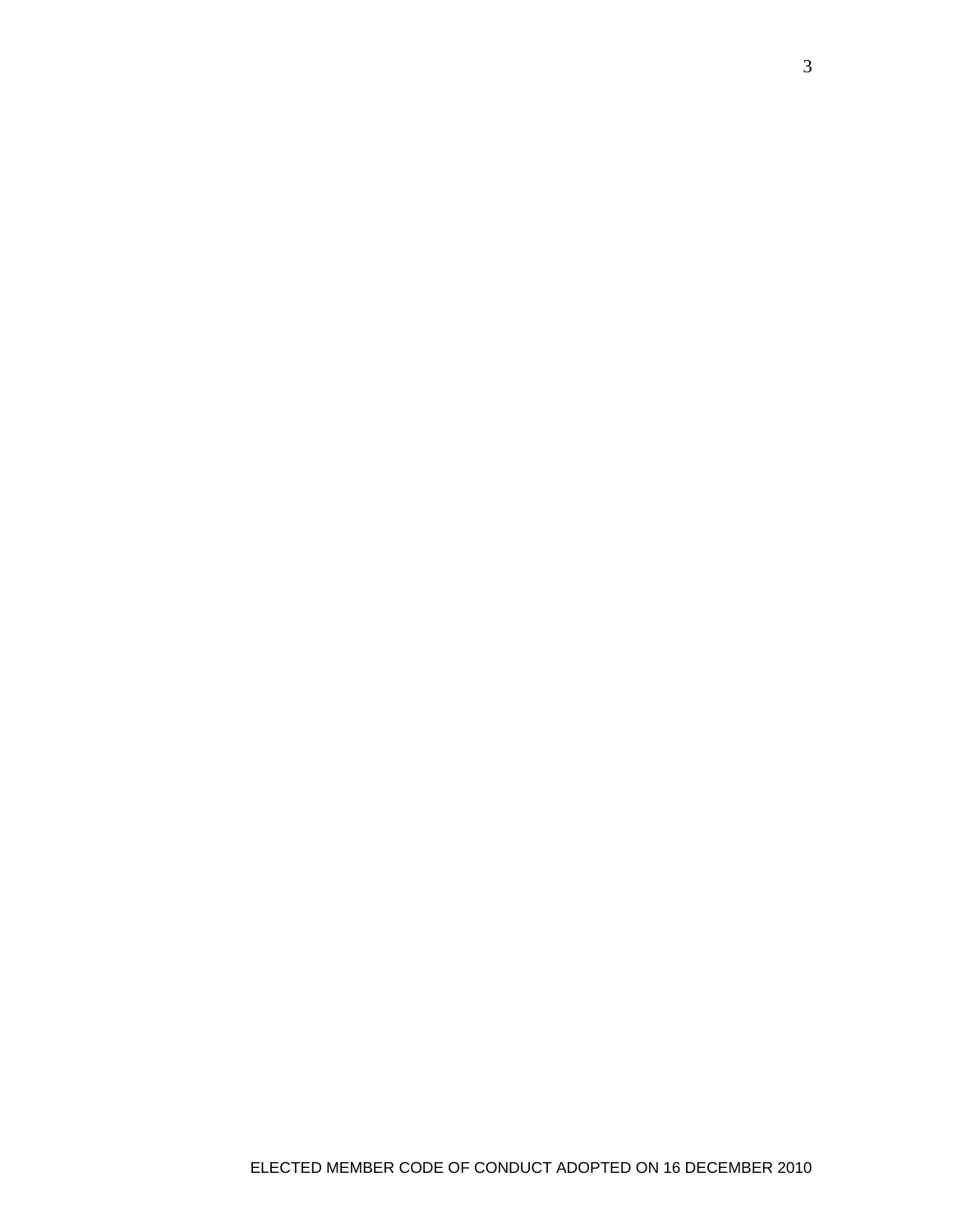# <span id="page-3-0"></span>**KAPITI COAST DISTRICT COUNCIL ELECTED MEMBER CODE OF CONDUCT 2010-2013 TRIENNIUM**

# **1.0 INTRODUCTION**

This Code has been adopted by the Kapiti Coast District Council to comply with section 40(1)(e) and clause 15 of Schedule 7 of the Local Government Act 2002.

The Code of Conduct complements the Kapiti Coast District Council's Standing Orders.

The Code of Conduct provides guidance on the standards of behaviour that are expected from Elected Members of the Kapiti Coast District Council in their dealings with:

- each other;
- the Chief Executive:
- staff (including contractors);
- the media;
- the community.

# **2.0 PRINCIPLES OF GOVERNANCE**

In the exercise of their governance responsibilities Elected Members will observe the following principles:

**Public interest -** Members must serve the interests of the District as a whole in accordance with the public declaration they made on coming into office.

**Honesty and integrity** - Members must not place themselves in situations where their honesty and integrity may be questioned.

**Objectivity** - Members must make decisions on merit, including making appointment, awarding contracts, or recommending individuals for rewards or benefits.

**Accountability** - Members must be accountable to the public for their actions and the manner in which they carry out their responsibilities.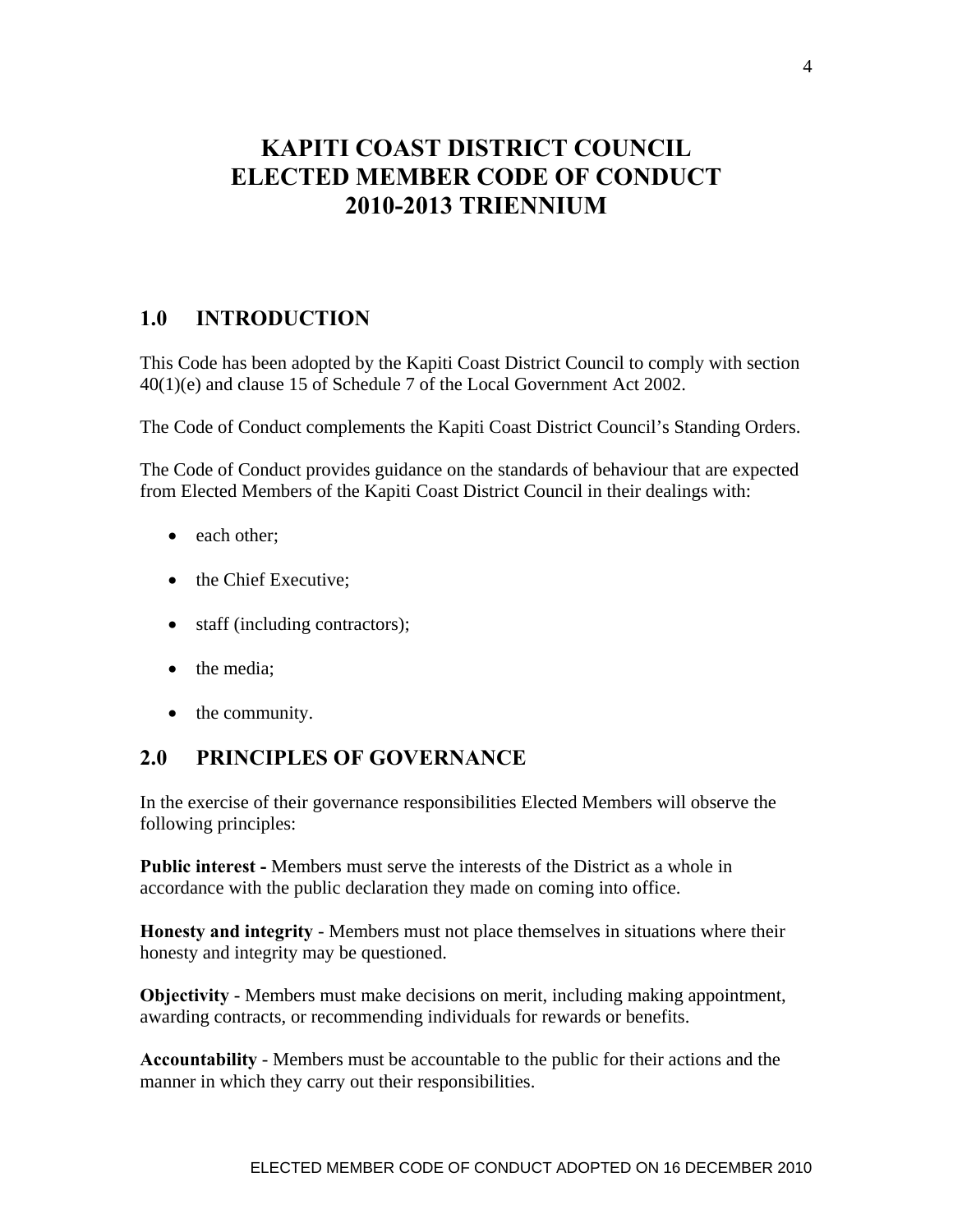<span id="page-4-0"></span>**Openness** - Members must be open about their actions and those of the Council, and be prepared to justify their actions.

**Conflicts of Interest**. - Members are responsible for disclosing conflicts of interest.

**Personal judgment -** Members can and will take account of the views of others, but must reach their own conclusions on the matters before them.

**Respect for others -** Members must promote equality by treating people with respect, regardless of ethnicity, nationality, age, religion, gender, sexual orientation, or disability. They should respect the impartiality and integrity of Council staff.

**Duty to uphold the law -** Members must uphold the law, and on all occasions act in accordance with the law and the trust the public places in them.

**Stewardship -** Members must ensure that the Council uses its resources prudently and for lawful purposes, and that the Council maintains sufficient resources to meet its statutory obligations to both present and future generations.

**Leadership** - Members are leaders in their community and must at all times provide leadership by example.

This Code does not necessarily apply to members of Community Boards of the Kapiti Coast District Council who may develop their own Codes of Conduct.

# **3.0 ROLES AND RESPONSIBILITIES**

Detailed descriptions of the roles and responsibilities of Elected Members and the Chief Executive can be found at Appendix A.

In summary, Councillors are responsible for setting the strategic direction of Council, developing and adopting policy and for prudent stewardship of Council resources. The Mayor and Councillors also employ the Chief Executive who in turn is responsible for appointing and managing all Council staff, and the implementation of Council decisions.

# **4.0 DECISION MAKING**

# **4.1 PREDETERMINATION OR BIAS**

In decision-making – whether by Council, its delegated Committees and Community Boards- the Council must act in a fair and reasonable manner and in accordance with the law.

Elected Members are expected to approach decision making with an open mind ("faithfully and impartially"). This process requires Elected Members to listen carefully to competing advice and to weigh up the pros and cons before making their decision.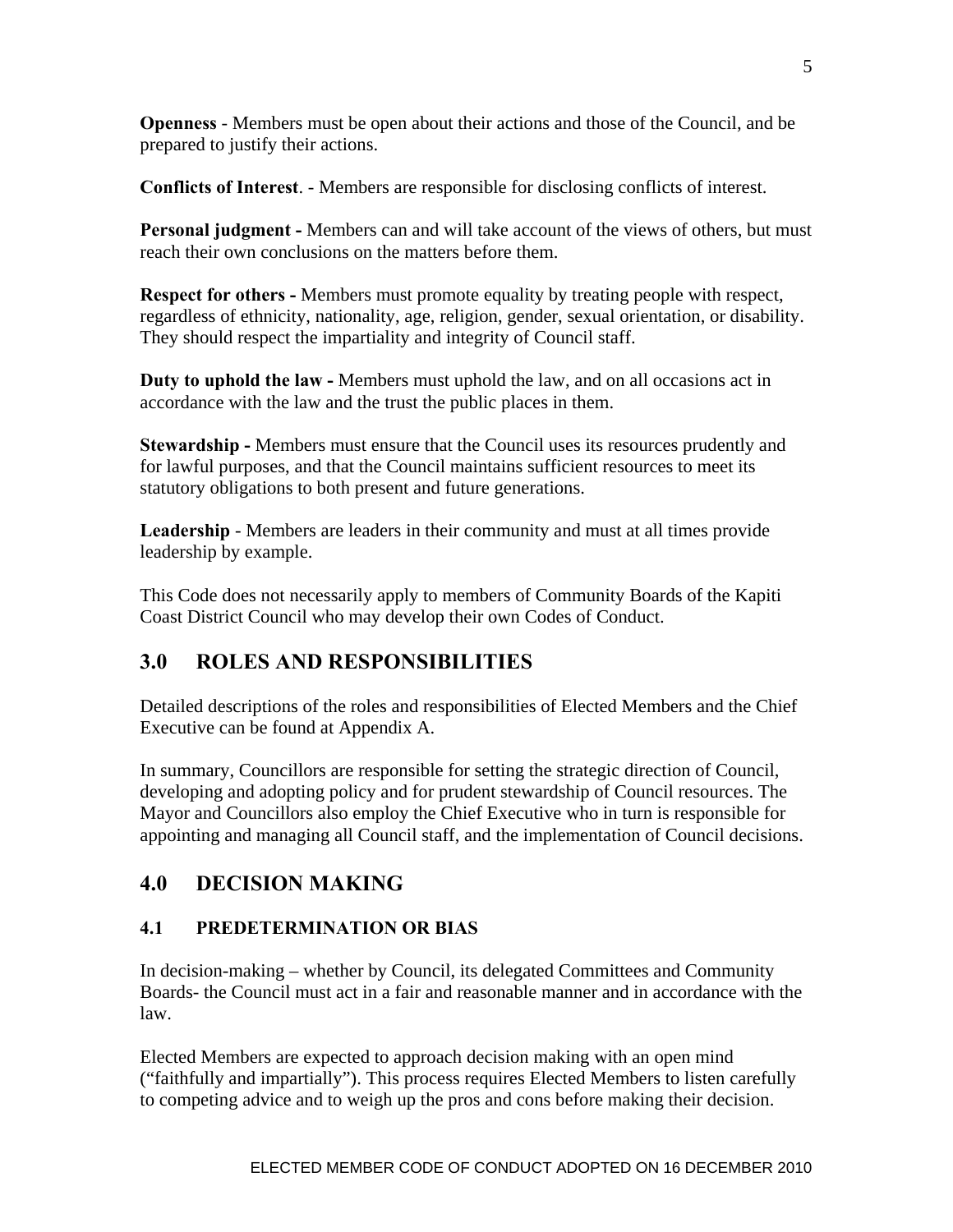<span id="page-5-0"></span>Where Council or a Standing Committee is hearing formal submissions at a hearing Elected Members should carefully avoid prior public comments, which may indicate a predetermined bias or non flexible attitude.

#### **4.2 DELEGATION**

Decisions are made at various levels within the Council according to the delegations made to its Committees, Subcommittees and Community Boards at the beginning of each Triennium. The Governance Structure details these delegations. The legal provisions that apply to delegation are set out in Clause 32 of Schedule7 of Local Government Act 2002.

#### **4.3 REQUIREMENTS IN RELATION TO DECISIONS**

The Local Government Act 2002 sets out the purpose of local government and the role of local authorities. Refer to Appendix B of this Code for details of the legislation.

#### **4.4 CONSULTATION**

The Council is required to make decisions that take into account and balance the various needs and preferences of its residents. Section 82 of the Local Government Act 2002 sets out the principles of consultation, which the Council must undertake in relation to any decision. (See Appendix B of this Code.)

#### **4.5 RESOURCE MANAGEMENT ACT HEARINGS**

Councillors may choose to undergo training to become Accredited Hearings Commissioners. In this role they will be required to hear matters under the Resource Management Act 1991. As a member of a Hearings Panel Councillors are essentially involved in administration of Council policy, as expressed in the District Plan. A resource hearing is considered to be an independent assessment of an application for a resource consent. The conduct of a hearings panel is part of a statutory process under the Resource Management Act and Councillors should at all times act in a manner that respects the principles of fairness and judicial responsibility.

#### **4.6 RELATIONSHIP WITH COMMUNITY BOARDS**

At the beginning of the Triennium Ward Councillors are appointed back to Community Boards and as such they are full members of the Board. However, Councillors who are also Community Board members must be sensitive to the fact that on occasions their role as Community Board member may be in conflict with their duty as a Councillor to represent the interests of the District as a whole.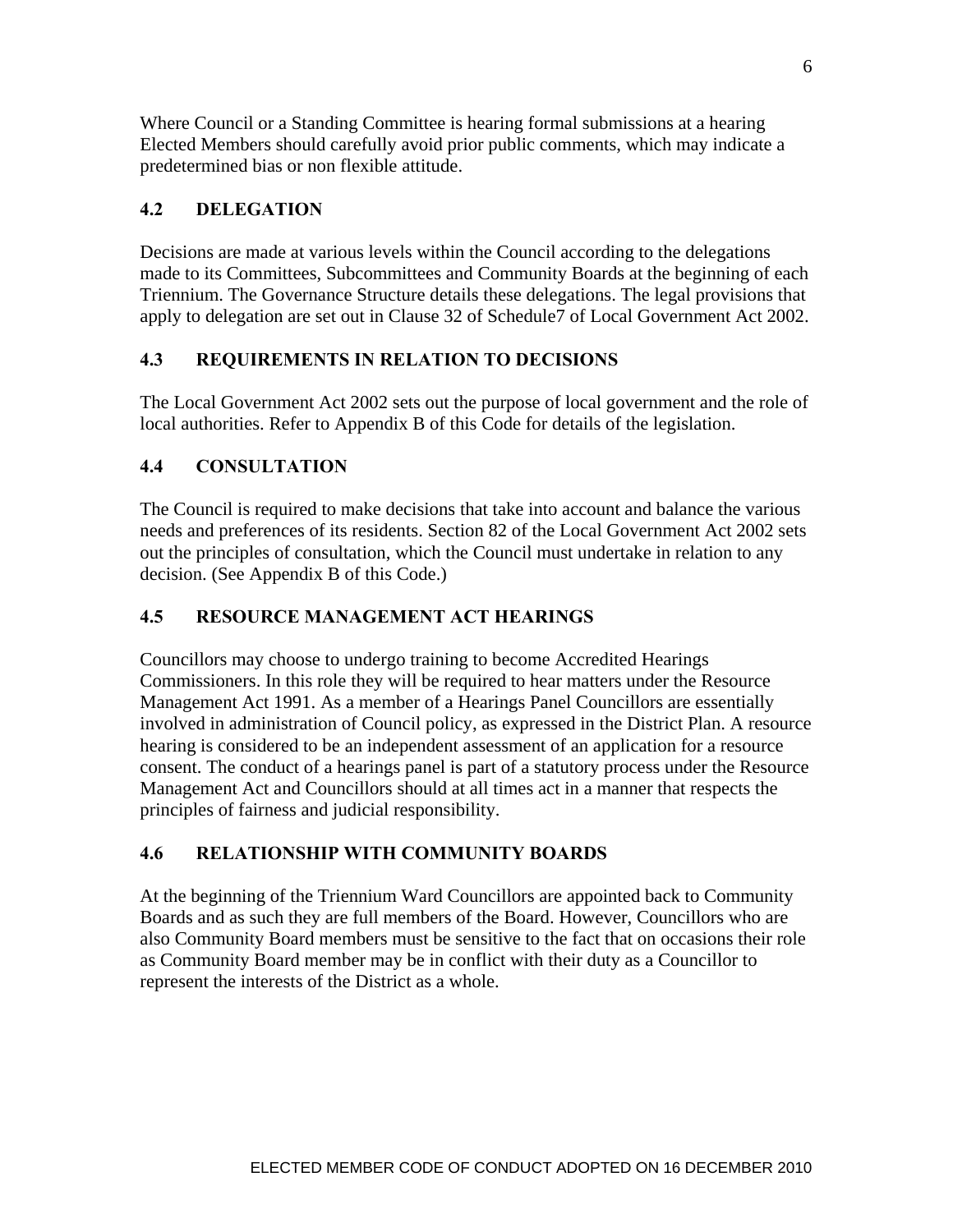#### <span id="page-6-0"></span>**4.7 STAFF REPORTS**

While the Council may hear submissions and deputations, and, within the limits of the legislation, discuss matters raised from the meeting, no decisions should be made unless the matter is accompanied by a written staff report.

While the Council is ultimately accountable, its function is not to make detailed decisions on operational matters which are the responsibility of the Chief Executive.

# **5.0 RELATIONSHIPS AND BEHAVIOURS**

#### **5.1 RELATIONSHIPS WITH OTHER MEMBERS**

All Elected Members shall in their dealings with each other, management, the public and the media show respect and behave in a manner consistent with the dignity of their office. Elected Members should act in good faith in the interests of the Kapiti Coast District and the community. Members must conduct their dealings with each other in ways that:

- maintain public confidence in the office to which they have been elected;
- are open and honest;
- focus on issues rather than personalities;
- avoid conduct which is aggressive, offensive or abusive or which may constitute unlawful or inappropriate behaviour (including sexual harassment).

#### **5.2 CONDUCT AT MEETINGS**

In order to develop and maintain an atmosphere of mutual respect and facilitate good decision making, members are asked to:

- be punctual so that meetings start on time;
- be prepared to discuss issues at meetings;
- make requests for additional information or clarification of items prior to the meeting so that staff have time to undertake the necessary research and prepare answers;
- direct all discussion and questions through the Chairperson;
- observe silence when someone else is speaking;
- debate policies, not personalities;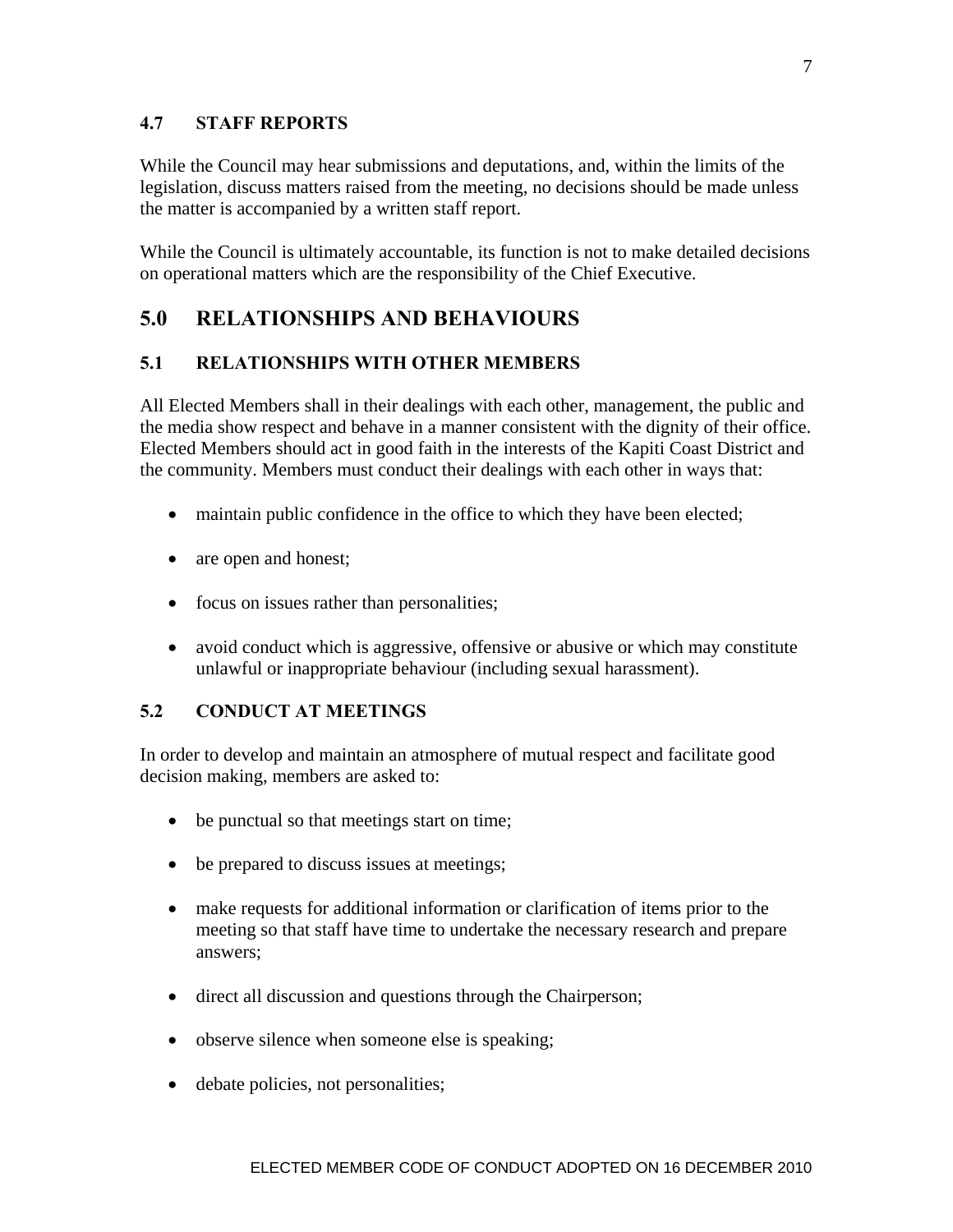- <span id="page-7-0"></span>• observe the provisions of the Standing Orders and the Code of Conduct;
- vote on every issue unless they have declared a conflict of interest;
- in the event of an interest being declared, abstain from discussing of or voting for the issue;
- seek leave of absence for any meetings in advance.

If any Member's conduct is deemed to be unacceptable, the Chairperson can invoke provisions contained in Standing Orders which enable the Chairperson to ask the member to withdraw from the meeting.

# **5.3 RELATIONSHIPS WITH STAFF**

An effective working relationship between Elected Members and officers is critical to the success of any Council. To ensure the required level of co-operation and trust is maintained Members should:

- recognise that the Chief Executive is the employer (on behalf of Council) of all staff; only the Chief Executive may hire or dismiss, or instruct or censure, an employee;
- understand that employees have a statutory right to a safe work environment free from both physical harm and mental harm caused by work related stress;
- acknowledge that any actions (or statements) by Councillors which may in anyway harm an employee (including mental harm) may result in the Council being liable under the Health and Safety in Employment Act 1992;
- treat all staff with courtesy and respect, avoiding conduct which is aggressive, offensive or abusive or may constitute unlawful or inappropriate harassment;
- avoid personal criticism of a staff member in public in any way that reflects on the competence and/or integrity of the staff member;
- preserve the anonymity of individual officers and not comment publicly on the management of staff of the Kapiti Coast District Council;
- raise concerns about staff only with the Chief Executive;
- raise concerns about the Chief Executive only with the Mayor and/or through the Chief Executive Performance Review Committee.

Failure to observe this portion of the Code may compromise the Council's obligations to act as a good employer and may expose the Council to civil litigation and audit sanctions.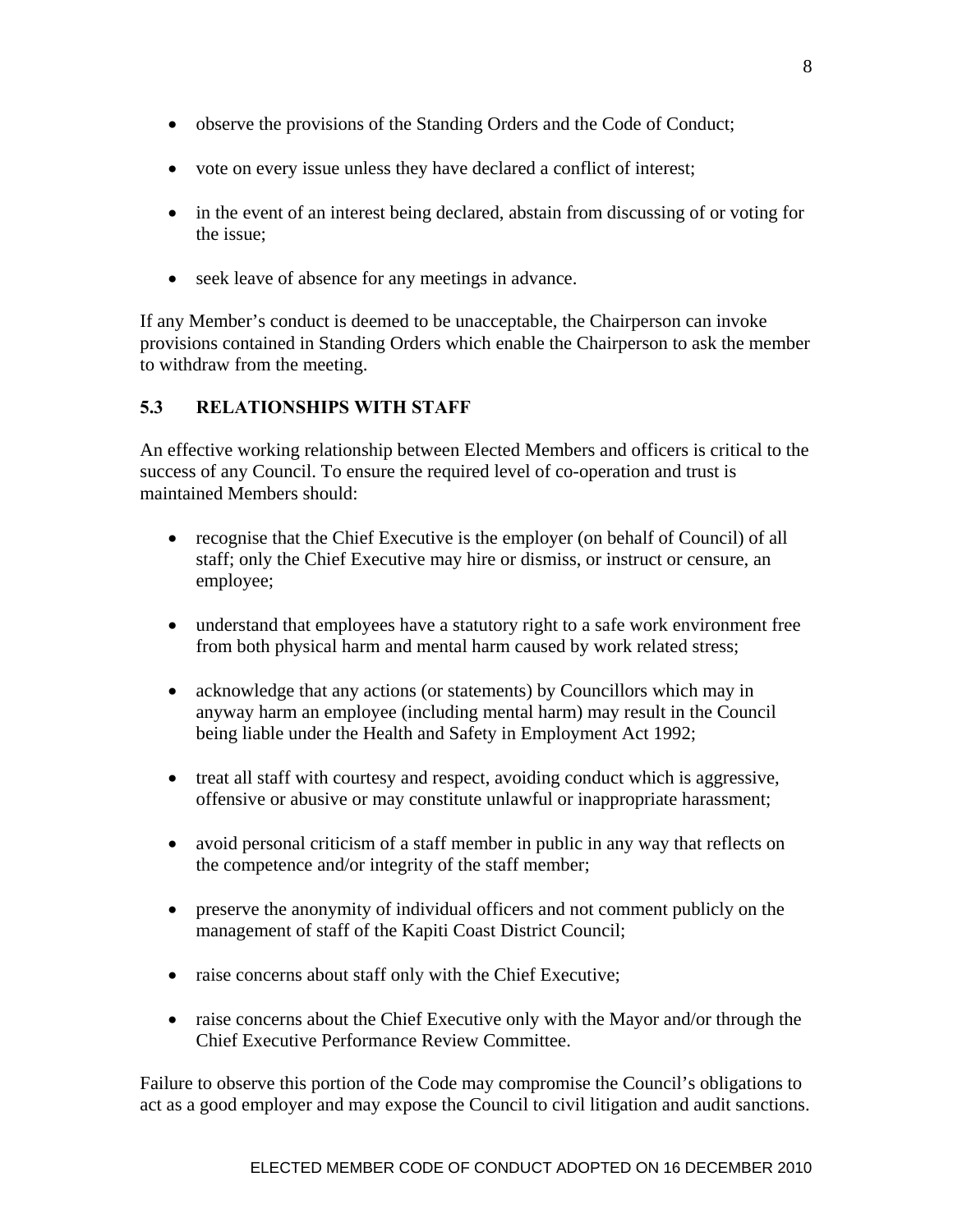<span id="page-8-0"></span>Elected Members are supported by the Democratic Services Team. In addition, each Committee and Community Board will have a senior manager supporting it, with whom the Chair should liaise in the first instance.

## **5.4 RELATIONSHIPS WITH THE COMMUNITY**

Members must act in a manner that encourages and values community involvement in local democracy. The views of members of the public must be accorded respect with members listening to and deliberating on concerns carefully and patiently. Members must avoid aggressive or abusive behaviour towards members of the public.

#### **5.5 CONTACT WITH THE MEDIA**

The media plays an important role in the effective operation of local government. In order to fulfil this role the media needs access to accurate, timely information about the affairs of Council. The following rules apply for media contact on behalf of Council:

• Elected Members are free to express a personal view in the media at anytime but any comments made must state that:

(a) the comments represent a personal view only; and (b) (if the comment is contrary to a Council decision or Council policy) the comment is a minority view;

- Comments must not result in a disclosure of confidential information (ie such as provided in public excluded agendas and reports unless these have been released into the public arena by majority vote at the meeting concerned).
- the Mayor is the first point of contact for the Council view on any policy issue. The Mayor is authorised to make statements accurately reporting decisions of Council meetings. If the Mayor is absent, or unable to act, the matter may be referred to the Deputy Mayor or to the relevant Committee Chairperson for a response;
- the Mayor may refer any matter to the relevant committee chairperson, a member or to the Chief Executive for comment;
- Committee Chairpersons and Ward Councillors are authorised to make statements accurately reporting decisions of their respective committees or Wards;
- The Chief Executive is responsible for reporting to the media on policy implementation and operational matters.

Elected Members public statements expressing their opinion on matters before the Council shall not criticise the behaviour of the Council, other Elected Members or officers of the Council.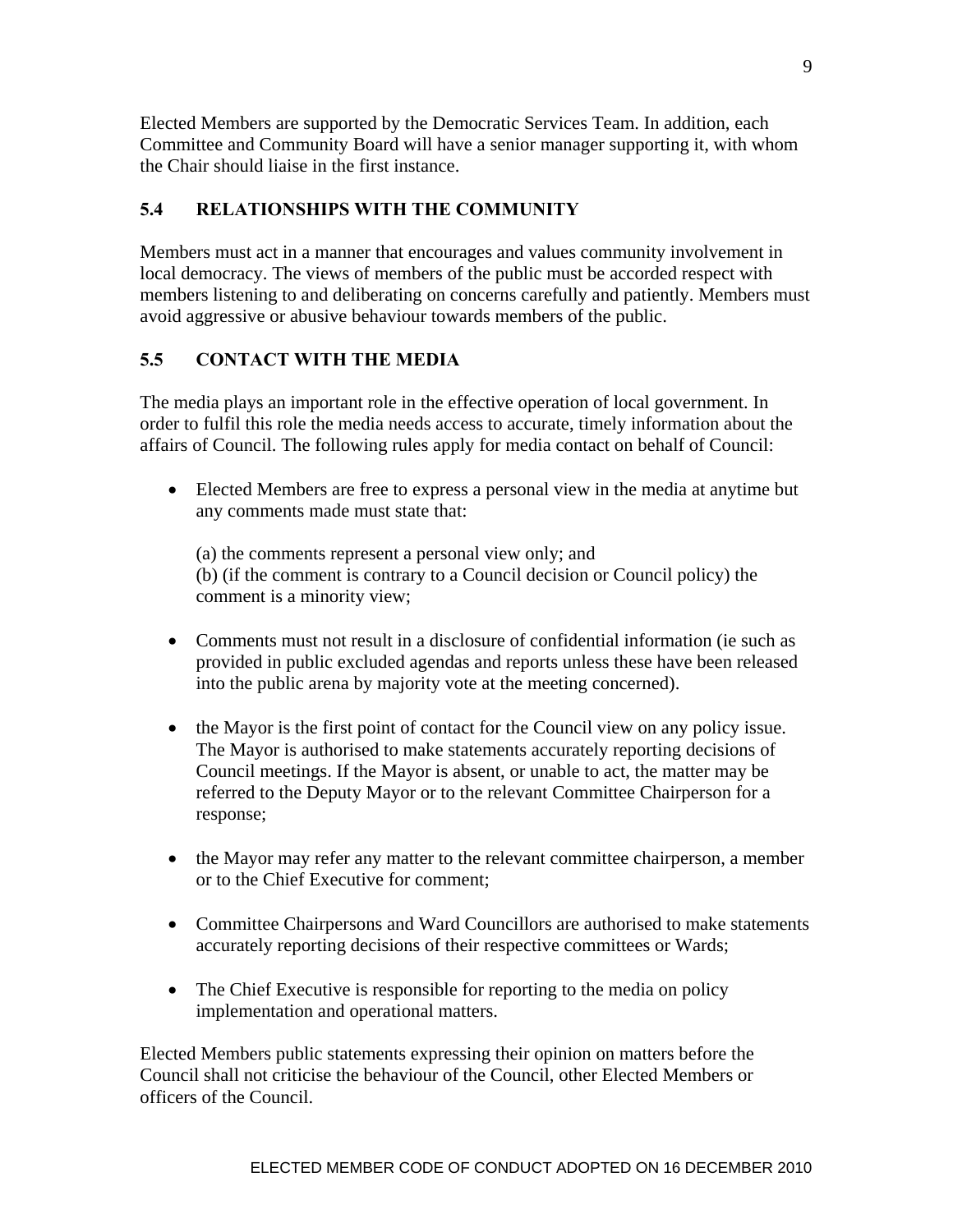# <span id="page-9-0"></span>**5.6 CONFIDENTIAL INFORMATION**

In the course of their duties Members will receive information that is confidential (eg agendas and reports for public excluded meetings or embargoed information). This will generally be Council information that is either commercially sensitive or is personal to a particular individual or organisation. Members must not use or disclose confidential information for any purpose other than the purpose for which the information was supplied to the Member. Failure to observe these provisions may expose the Council to prosecution under the Privacy Act1993 or civil litigation, and may expose individual members to responsibility for loss under s.46 of the Local Government Act (2002).

# **6.0 GENERAL PROTOCOLS**

# **6.1 ACCEPTING GIFTS/HOSPITALITY/EXPENSES**

There is the possibility that the acceptance of gifts, favours or hospitality could be construed as a bribe or perceived as undue influence. Elected Members need to treat with caution any offer, gift, favour or hospitality made to them personally, to avoid the risk of damage to public confidence in local government.

Offers of hospitality received by the Mayor and/or Councillors that have a value less than \$50 and are not intended to influence that person around a specific decision or outcome, may be accepted.

Gifts are sometimes received by Elected Members in the course of their duties and these shall be retained by the Council. These should be reported to the Chief Executive for recording in the Gift Register held in the Democratic Services office.

#### **6.2 EXPENSES AND ALLOWANCES**

An Elected Member is entitled to claim expenses and allowances in connection with their duties. Rules for reimbursement of Elected Members' expenses are as approved by the Remuneration Authority; reimbursement will be made upon the provision of the relevant receipts. Elected Members have been separately briefed regarding their remuneration process.

# **6.3 DRESS CODE**

Elected Members should maintain a standard of dress at meetings of Committees and Council which is in keeping with the formality and public nature of such meetings. Some principles for guidance are:

- casual dress is appropriate at workshops or briefings;
- no jeans or jandals for either men or women;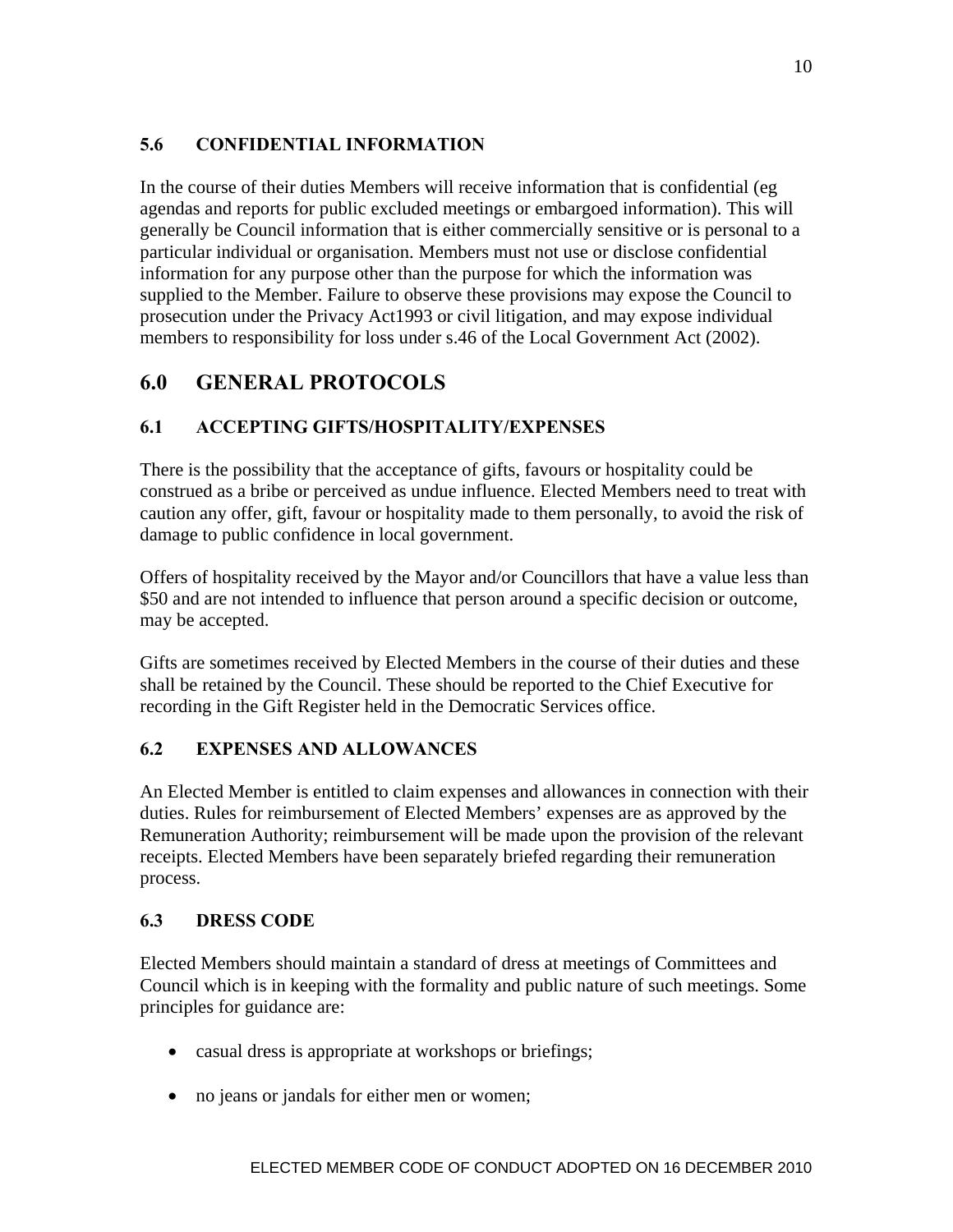<span id="page-10-0"></span>• no standard of dress/costume will be accepted where such a level of dressing may offend members of the community.

#### **6.4 USE OF FACILITIES**

Photocopying in relation to Council business will be provided by the Democratic Services staff on request.

Elected Members may use the telephones in the Democratic Services office.

Members may not use Council resources for any personal business (including campaigning at election time).

#### **6.5 PROCEDURES FOR RAISING OPERATIONAL MATTERS**

Elected Members may be contacted by the community regarding routine service requests, eg, leaking water tobies. These need to be referred to the customer service centres in the first instance for action for logging as Service Requests.

While Elected Members should refrain from getting involved in the "hands on" role of staff, they should approach the Chief Executive if they have concerns that matters they have drawn to staff attention are not attended to promptly or properly.

#### **6.6 PROCEDURES FOR RAISING POLICY MATTERS**

The options for raising a policy matter for consideration by the Council are as follows:

(a) liaise with the Mayor or with the Chairperson of the appropriate committee. If it is agreed that the matter is one for political consideration, then the Mayor or Chairperson will request the Chief Executive to have the appropriate report compiled.

(b) follow the procedure for submitting a Notice of Motion. The procedure is outlined in the Council's Standing Orders.

#### **6.7 RESPONDING TO RATEPAYER APPROACHES REGARDING POTENTIAL OR ACTUAL LITIGATION AGAINST THE COUNCIL**

When responding to approaches from citizens or the media on such matters, Elected Members should:

• listen to concerns;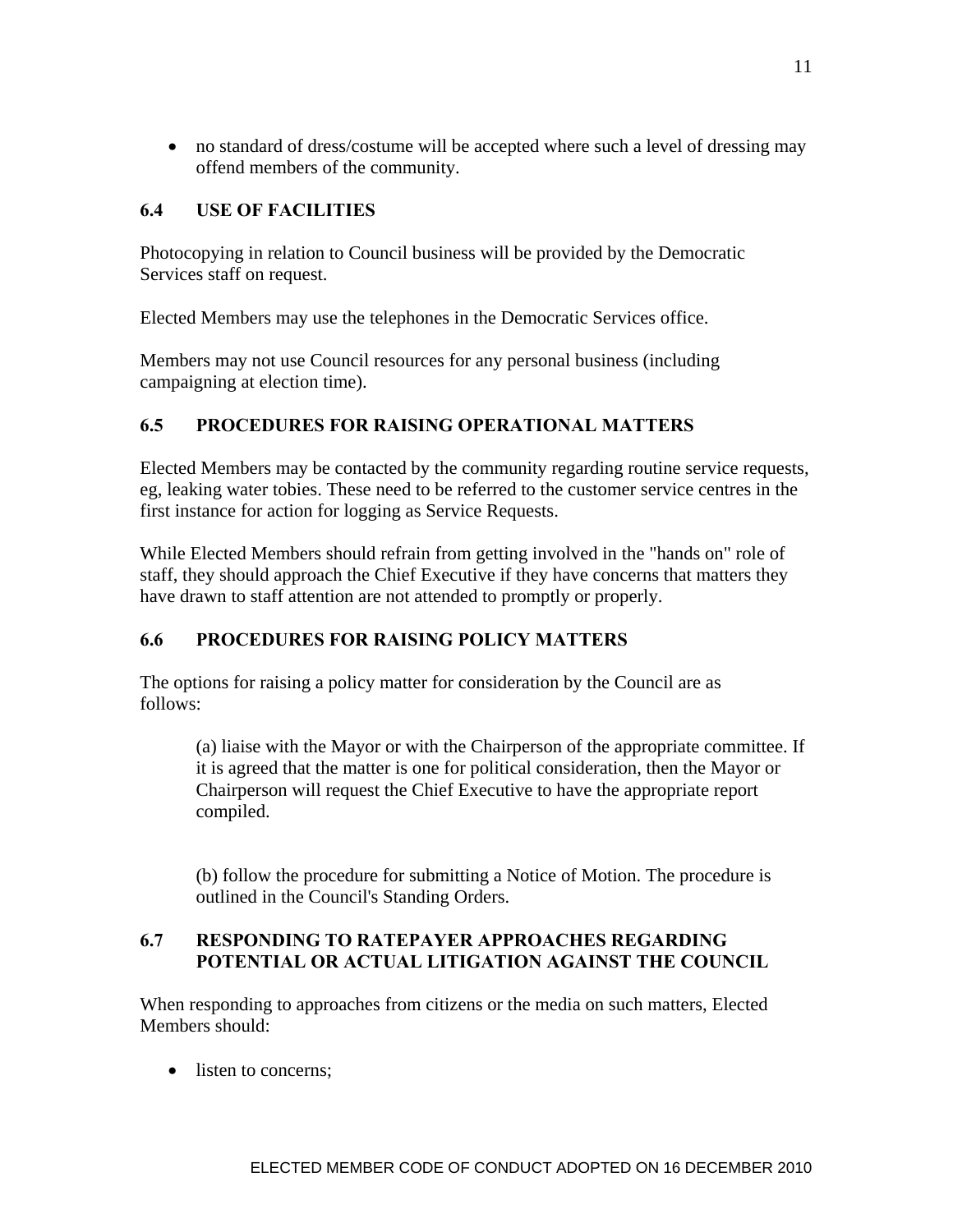- <span id="page-11-0"></span>• seek clarification;
- refer the person to the appropriate external agency;
- relay information to the Chief Executive of the Council;
- notify the Chief Executive where notice of intention to make a claim against the Council is given, or there are facts present that involve the assertion of action against the Council.

Elected Members should take care not to:

- admit liability;
- settle or make or promise any payment;
- do anything that may prejudice the insurers' defence of litigation;
- disclose any information that the Elected Member has received by way of confidential briefings on the litigation matter.

# **7.0 LEGISLATIVE RESPONSIBILITIES**

#### **7.1 LOCAL AUTHORITIES (MEMBERS' INTERESTS) ACT 1968**

The phrase "Conflicts of Interest" is used to describe three distinct and separate circumstances where there is or may be a conflict between the personal interests, or the conduct of a member, and that member's duties as an Elected Member. The statutory and common law rules relating to conflicts of interest are part of the rules of natural justice. They reflect the expectation of the community that, when making decisions on behalf of the community, members will act impartially and in a manner appropriate to the nature of the decision. Members performing their duties will on occasion be making political decisions (for example when making policy or adopting planning documents) and on other occasions be acting in a judicial or quasi judicial capacity (for example when considering resource consent applications). There is some limited scope for flexibility in respect of political decisions, but absolutely no scope for flexibility in relation to judicial or quasi judicial decisions.

The three classes of conflict of interest are:

(a) a pecuniary interest in the matter before the Council, which gives rise to a presumption that there is a conflict with the member's duties. The pecuniary interest may be direct or indirect and involve either financial gain or financial loss;

(b) non-pecuniary interest, which may give rise to a perception of conflict between interest and duty. These may be interests or relationships arising out of kinship, marriage,

12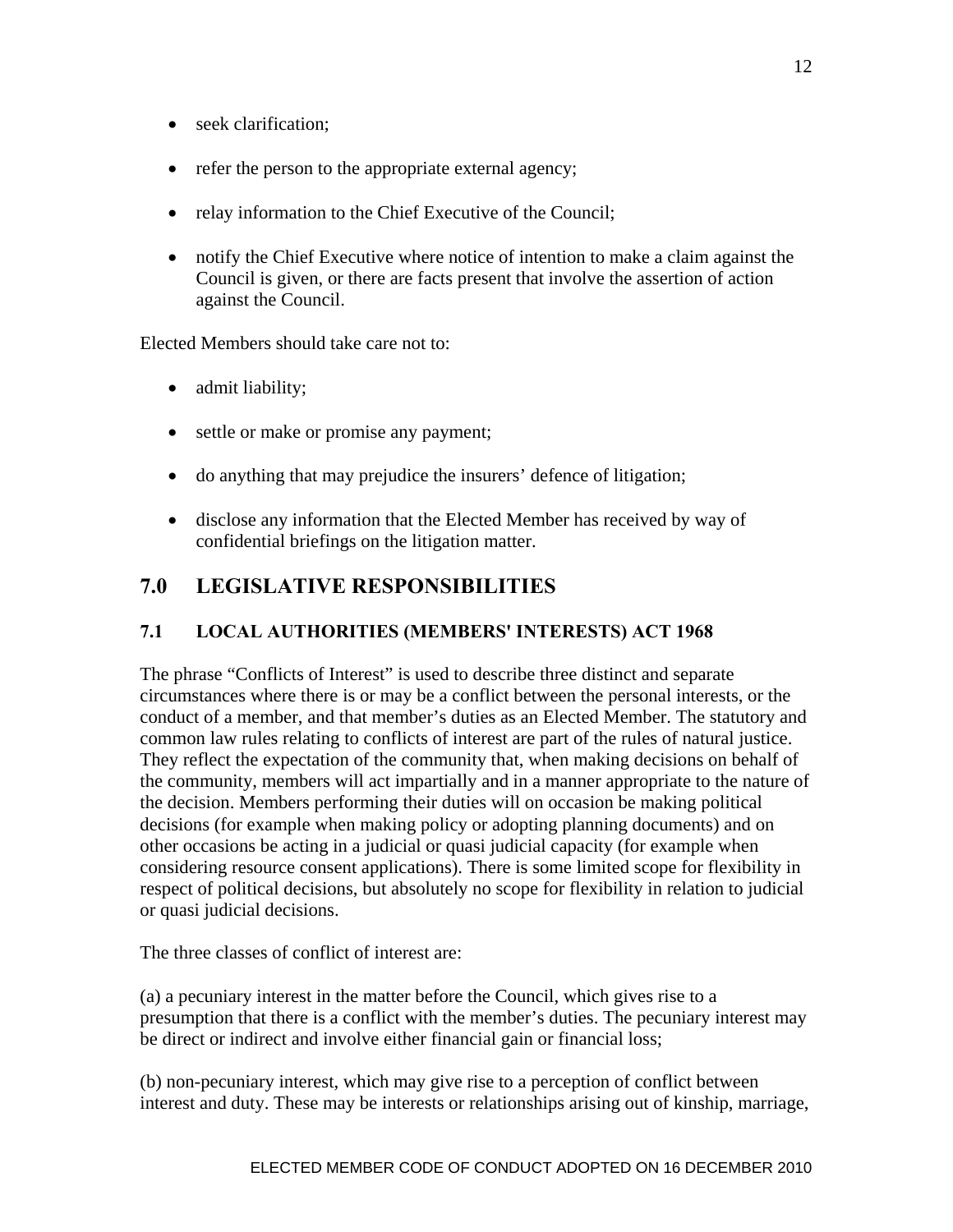<span id="page-12-0"></span>domestic relationships, wider family relationships, employment or membership of community organizations;

(c) demonstrated bias that is the circumstances where a member by words or action has indicated a commitment to a particular view in respect of an issue such that it is unlikely that the member may approach the consideration of a decision on that issue with an open mind.

If the Member is in any doubt as to whether or not a particular course of action (including a decision to take no action) raises a conflict of interest, then they should seek guidance from the Chief Executive immediately.

Members may also contact the Office of the Controller and Auditor General for guidance as to whether that member has a pecuniary interest. If there is a pecuniary interest, the member may seek an exemption to allow that member to participate or vote on a particular issue in which they may have a pecuniary interest. The latter must be done before the discussion or vote. Contact details for the Office of the Controller and Auditor General - Phone (04) 917 1500 for the Assistant Auditor-General, Legal.

Failure to observe the requirements of the Local Authorities (Members' Interests) Act 1968 could potentially invalidate the particular decision made, or the action taken, by Council. Failure to observe these requirements could also leave the Elected Member open to prosecution under the Local Authorities (Members' Interests) Act 1968. In the event of a conviction Elected Members can be ousted from office.

In a case of doubt, a member should refrain from discussing or voting on the matter in question. The minutes of the meeting will record the members' declaration of interest.

#### *7.1.1 Register of Interests*

The Council has adopted the suggestion of the Office of the Controller and Auditor General and requested all Elected Members to make a written declaration of their personal and financial interests that may at times conflict with their roles. This information will be kept in a "Register of Interests". Every six months Members will be asked to complete a Declaration of Interests form. The Register is kept in the Democratic Services office.

#### **7.2 STANDING ORDERS**

Standing Orders are a set of rules of debate that provide greater consistency in the way that a Council conducts its meetings. Standing Orders are also a means of recording the Council's agreed principles of behaviour within meetings. Using Standing Orders as a guide to the way that the Council conducts its meetings helps to promote teamwork by:

• allowing structured discussion of topics;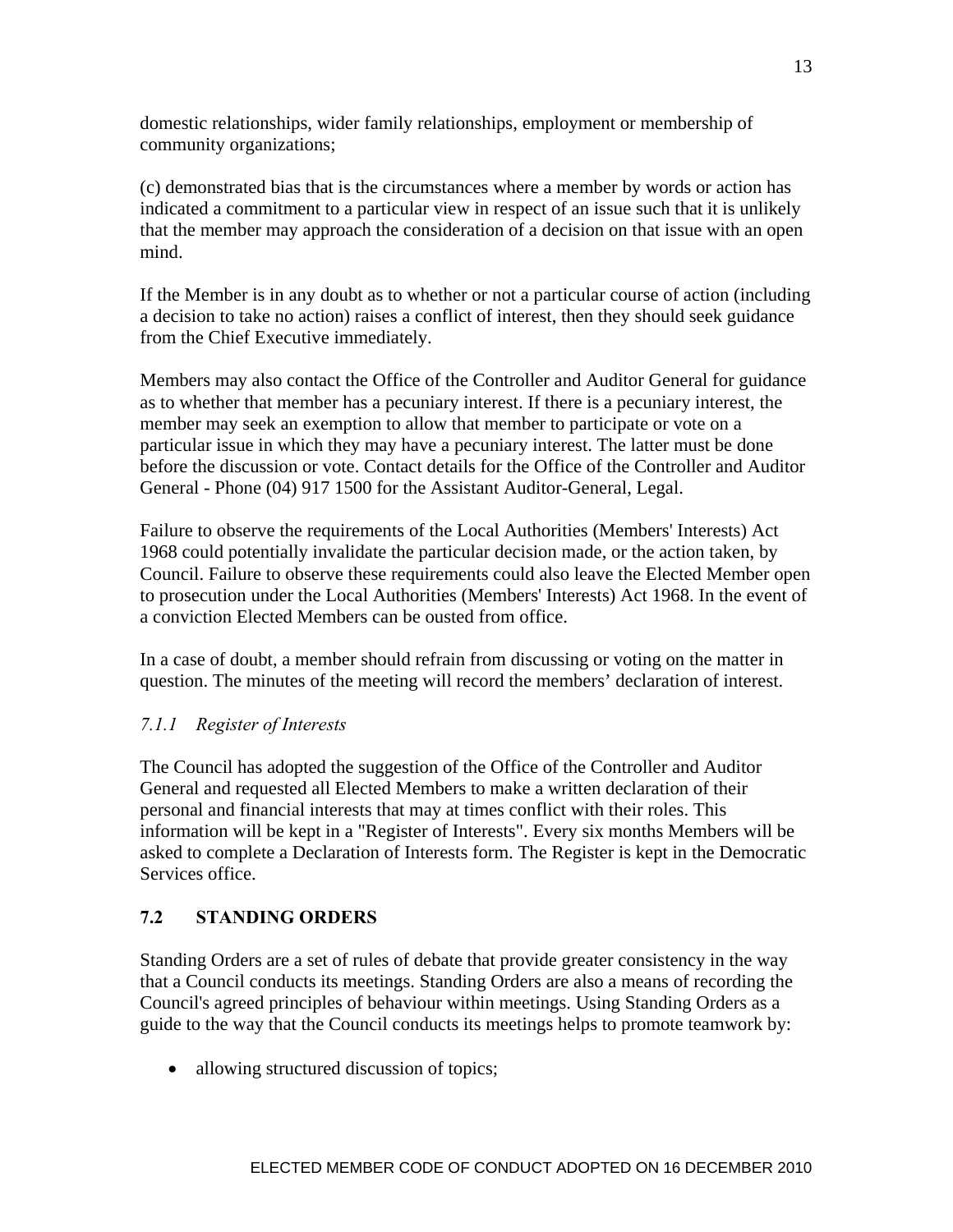- <span id="page-13-0"></span>• ensuring respect for the opinions of others;
- ensuring tact and appropriate language is used in resolving conflict;
- promoting the use of persuasion and influencing skills to gain a team outcome.

Members must abide by the Standing Orders adopted by Council. A copy of the Standing Orders is provided to each member and after the adoption of the first Standing Orders, an amendment of the Standing Orders or the adoption of a new set of Standing Orders requires in every case a vote of not less than 75% of the members present.

The Council or Committee may temporarily suspend Standing Orders during a meeting by a vote of not less than 75% of the members present and voting, and the reason for the suspension must be stated in the resolution of suspension.

#### **7.3 DISQUALIFICATION OF MEMBERS FROM OFFICE**

The Local Government Act 2002 and Standing Orders provide for disqualification of Members from office for example, if they:

- are convicted of a criminal offence punishable by two or more years imprisonment;
- cease to be an elector or becomes disqualified for registration as an elector under the Electoral Act 1993;
- breach the Local Authorities (Members' Interests) Act 1968
- are absent without leave from the Council from four consecutive ordinary meetings of the Council.

#### **7.4 DECLARATION OF BANKRUPTCY**

When adopting a code of conduct, Elected Members must consider whether or not they will require members to declare whether they are an undischarged bankrupt. Council believes that bankruptcy raises questions about the soundness of a person's financial management skills and their judgment in general. The Council requires Elected Members who are undischarged bankrupts when elected or are declared bankrupt during the term of office, to notify the Mayor and the Chief Executive as soon as practicable after being declared bankrupt and record the fact in the Register of Interests.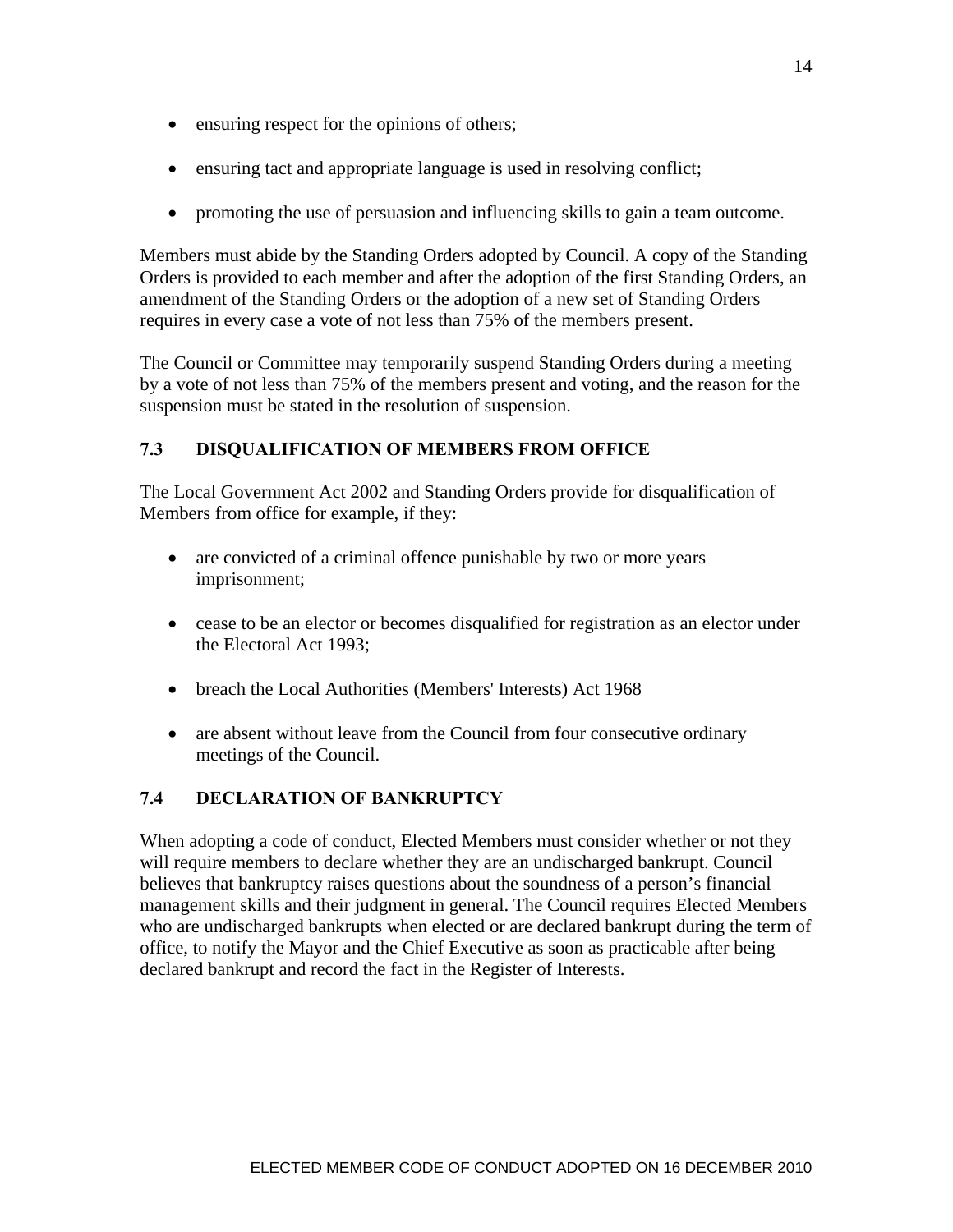#### <span id="page-14-0"></span>**7.5 LEGISLATION BEARING ON THE ROLE AND CONDUCT OF ELECTED MEMBERS**

Refer to Appendix C for a summary of the legislation requirements that has some bearing on the duties and conduct of Elected Members which includes:

- Local Government Official Information and Meetings Act 1987
- Liability of Elected Members under the Public Finance Act 1977
- Secret Commissions Act 1910
- Securities Act 1978
- The Crimes Act 1961
- Health and Safety in Employment Act 1992

# **8.0 COMPLIANCE AND REVIEW**

#### **8.1 COMPLIANCE**

Schedule 7 of the Local Government Act 2002 requires each local authority to adopt a Code of Conduct. The Local Government Act 2002 requires Elected Members to comply with the provisions of this Code of Conduct (Schedule 7, Clause 15(4)):

"A member of a local authority must comply with the code of conduct of that local authority."

However, the Act also states (Schedule 7, Clause 15(7)):

"To avoid doubt, a breach of the code of conduct does not constitute an offence under this Act."

#### **8.2 BREACHES OF LEGISLATION**

The exact nature of the action the Council may take depends on the nature of the issue and whether there are statutory provisions dealing with the issue. If there are statutory provisions dealing with the issue then it will be addressed in accordance with the relevant statutory provisions:

• issues relating to members interests render members liable for prosecution by the Auditor General under the Local Authorities (Member's Interests) Act 1968 and if convicted the Member can be removed from office;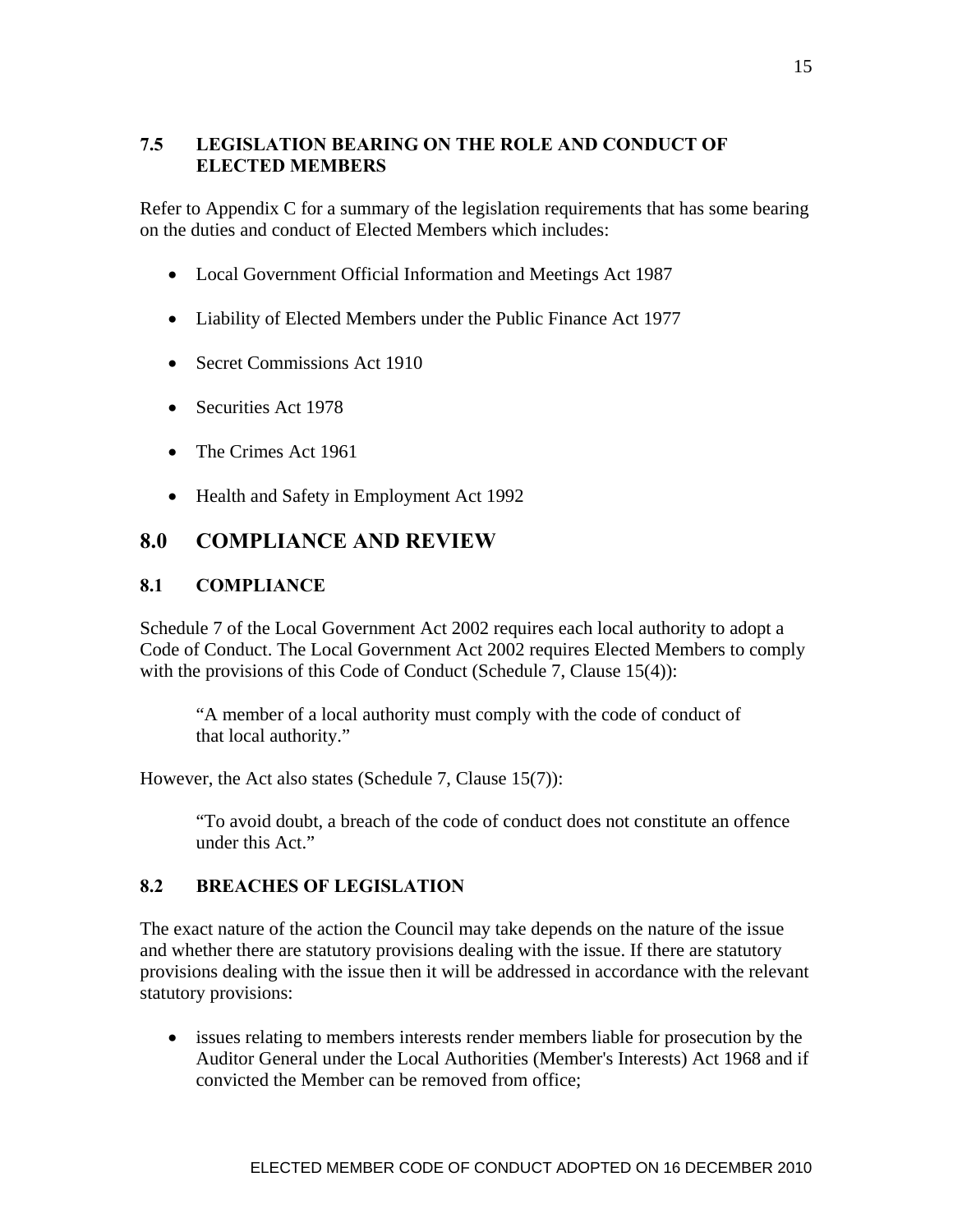- <span id="page-15-0"></span>• issues which result in the Council suffering financial loss or damage may be reported on by the Auditor General under the Local Government Act 2002, which may result in the member having to make good the loss or damage;
- issues relating to the commission of a criminal offence may leave the Elected Member liable for criminal prosecution.

#### **8.3 COMPLIANCE WITH THIS CODE**

All alleged breaches of this Code whether by another Elected Member, or a member of the community must be reported either to the Chief Executive or the Mayor and must be made in writing and provide corroborating evidence. The Council will investigate the alleged breach and have prepared a report for consideration of the Council. In accordance with the principles of natural justice the alleged breach will be notified to the Elected Member, explaining when and where they will have the opportunity to put their version of events. The Council will consider the report in an open meeting of the Council except where the alleged breach relates to the misuse of confidential information or could impinge on the privacy of a staff member or of the community. In responding the Council may take the following action:

- censure;
- removal of the Elected Member from Council Committees and/or other representative bodies;
- dismissal of the Elected Member from the position of Deputy Mayor or Chair of a Committee.

A decision to apply one or more of these actions requires a Council resolution to that effect (majority vote). A decision by the Council will be final and binding on the member to whom that decision relates and all other members. With the exception only of an allegation of a breach of the rules of natural justice no member shall seek to review or challenge the outcome under Standing Orders, the Local Government Act 2002 or by judicial process.

If it appears that a breach of the Code also constitutes a statutory offence the Council shall refer the circumstances of that breach to the relevant body for further action.

# **8.4 REVIEW OF THIS CODE OF CONDUCT**

Once adopted the Code of Conduct continues in force until amended by the Council. The Code can be amended at any time, but cannot be revoked unless the Council replaces it with another Code. Once adopted amendments to the Code of Conduct require a resolution supported by 75% or more of the members present.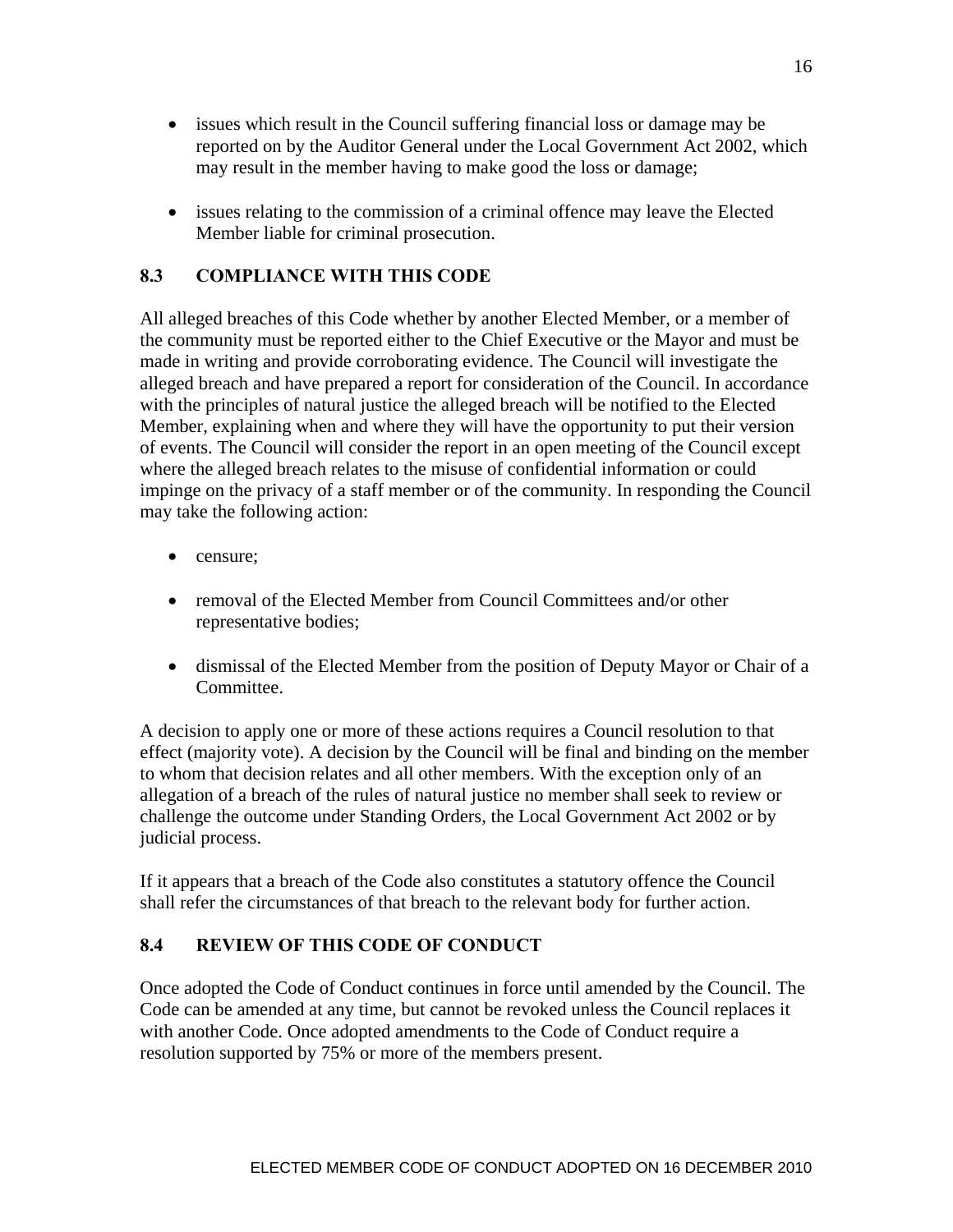# <span id="page-16-0"></span>**APPENDIX A - ROLES AND RESPONSIBILITIES**

This appendix details the roles and responsibilities of the Elected Members, the Mayor, Deputy Mayor, Committee Chairpersons, Community Board members, and the Chief Executive.

#### **3.1 ELECTED MEMBERS**

Members, acting as the Council, are responsible for:

- the development and adoption of Council policy;
- monitoring the performance of the Council against its stated objectives policies and identified community outcomes;
- prudent stewardship of Council resources;
- employment and appraisal of the Chief Executive's performance and monitoring the implementation of policy by him/her;
- representing the interests of the residents and ratepayers of the entire Kapiti Coast District;
- ensuring overall compliance by the Council with its obligations and responsibilities under the Local Government Act 2002 and all other legislation which prescribe statutory duties for territorial authorities;
- promoting good relationships with neighbouring local authorities.

Members, as individuals, must comply with:

- the requirements of the Code of Conduct;
- those enactments and other rules of law applicable to the conduct of members.

#### **3.2 THE MAYOR**

The Mayor is elected by the District as a whole and shares the same responsibilities as other members of the Council. In addition to those matters contained in 3.1, the Mayor is the ceremonial head of the Council and is often the first and/or only point of contact for ratepayers and interest groups on political matters. The Mayor is also responsible for:

• presiding at Council meetings and ensuring the conduct of meetings is in accordance with Standing Orders;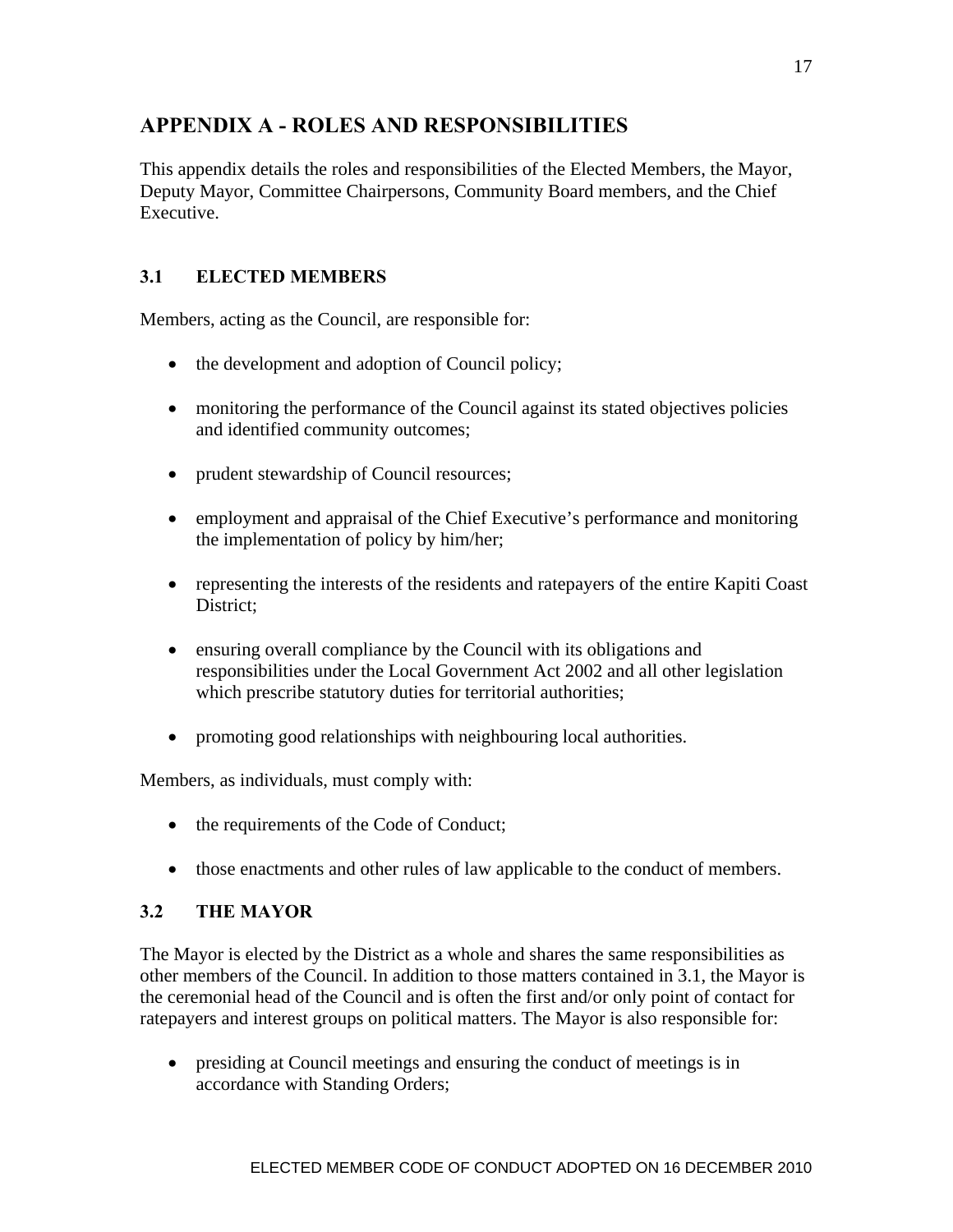- keeping Council informed of matters brought to his/her attention and formally presenting to Council those matters that need to be considered;
- advocacy on behalf of the community;
- providing leadership and feedback to other Elected Members on teamwork, information sharing and chairmanship;
- assuming the role of Justice of the Peace (while the Mayor holds office).

#### **3.3 THE DEPUTY MAYOR**

The Deputy Mayor must be elected by the Members of Council at the first meeting of the Council. The Deputy Mayor exercises the same role as any other members. If the Mayor is on a leave of absence or incapacitated the Deputy Mayor must perform all of the responsibilities and duties of the Mayor, and may exercise the powers of the Mayor. The Deputy Mayor may be removed from office by resolution of the Council.

#### **3.4 COMMITTEE CHAIRPERSONS**

A Committee Chairperson exercises the same role as any other member but has responsibility to preside over all meetings of the relevant Committee and to ensure that the Committee acts within the powers delegated to it by the Council (as set out in the Council's Governance Structure).

#### **3.4 COMMUNITY BOARD MEMBERS**

Community Boards provide a level of representation below city and district councils. The role of each Community Board includes:

- representing the interests of its community;
- considering and reporting on matters referred to it by the Council, of interest or concern;
- maintaining an overview of Council services to the community;
- preparing an annual submission to the Council for its Annual Plan;
- communicating with community organizations and special interest groups;
- undertaking any other responsibilities that are delegated to it by the Council.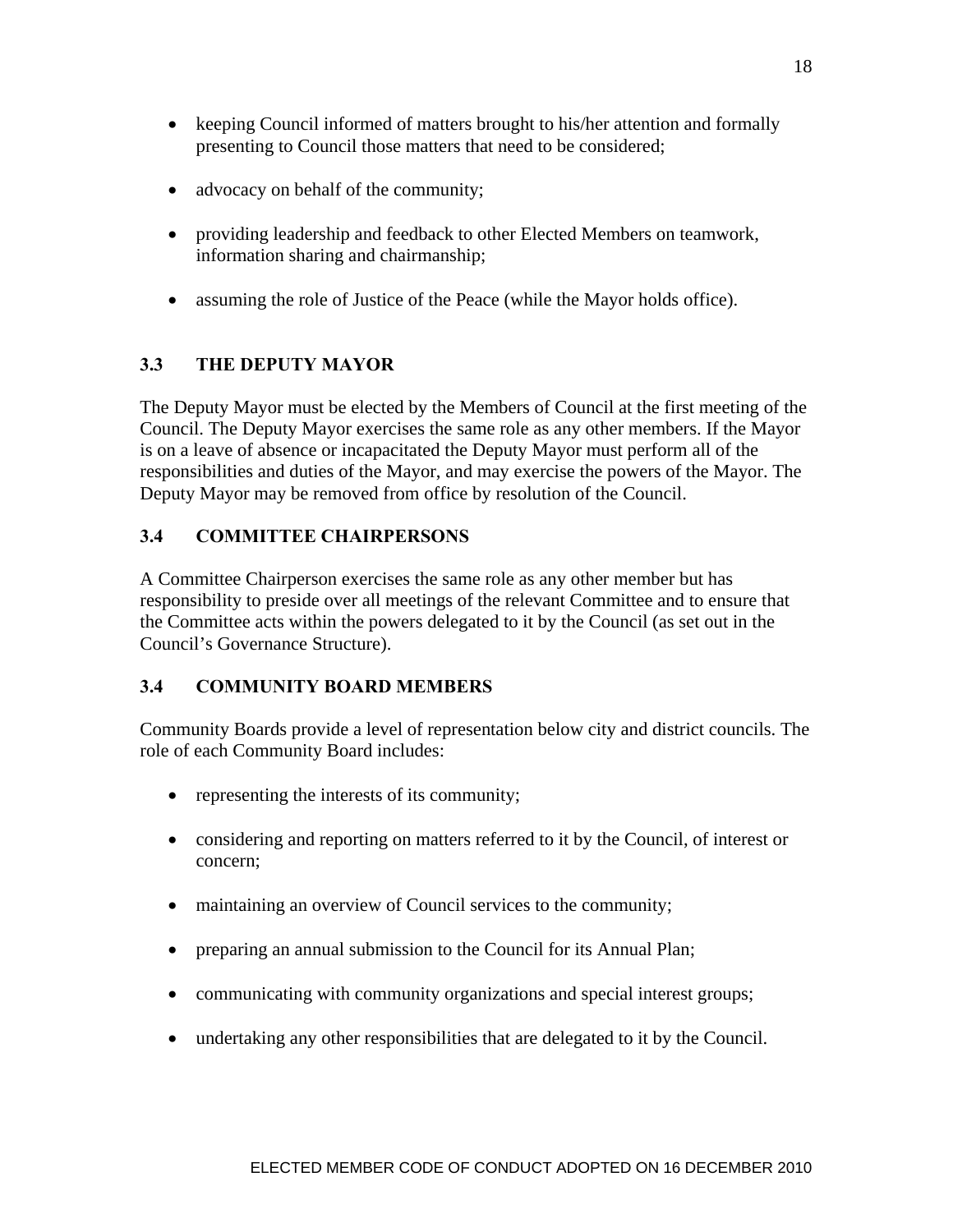#### **3.6 THE CHIEF EXECUTIVE**

The Chief Executive is appointed by the Council in accordance with section 42 of the Local Government Act 2002. The Chief Executive is responsible for implementing and managing the Council's policies and objectives within the budgetary constraints established by the Council. In terms of section 42 of the Local Government Act 2002 the responsibilities of the Chief Executive are:

- implementing the decisions of the Council;
- providing advice to the Council and community boards;
- ensuring that all responsibilities, duties and powers delegated to him or her, or to any person employed by the local authority, or imposed or conferred by an Act, regulation or bylaw, are properly performed or exercised;
- managing the Council's activities effectively and efficiently;
- maintaining systems to enable effective planning and accurate reporting of the financial and service performance of the Council;
- providing leadership for the staff of the Council;
- under section 42 of Local Government Act 2002, employing staff on behalf of the Council.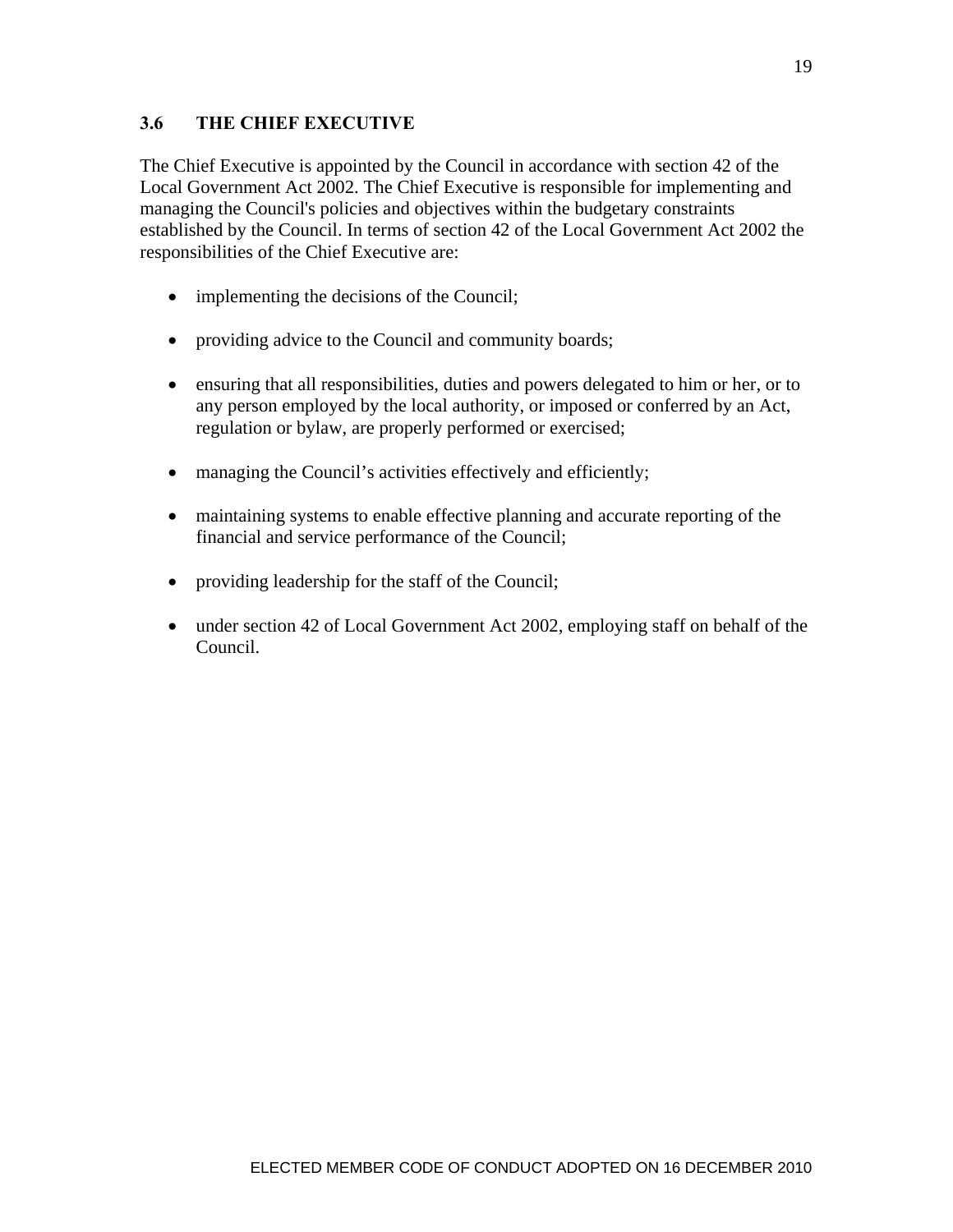# <span id="page-19-0"></span>**APPENDIX B—LOCAL GOVERNMENT ACT 2002 PURPOSE OF LOCAL GOVERNMENT AND ROLE OF LOCAL AUTHORITIES - DECISION MAKING AND CONSULTATION**

# **1.0 PURPOSE OF LOCAL GOVERNMENT**

The Local Government Act 2002 states the purpose of Local Government is:

- *"to enable democratic local decision-making and action by, and on behalf of, communities; and*
- *to promote the social, economic, environmental and cultural well-being of communities, in the present and for the future."*

# **2.0 ROLE OF LOCAL AUTHORITIES**

The Local Government Act 2002 also states that the role of local authorities is to:

- *"give effect in relation to its district or region, to the purpose of local government; and*
- *perform the duties, and exercise the rights, conferred on it by or under this Act and any other enactment."*

The Local Government Act 2002 further states that a local authority should:

- *"conduct its business in an open, transparent, and democratically accountable manner; and*
- *give effect to its identified priorities and desired outcomes in an efficient and effective manner;*
- *make itself aware of and have regard to the views of all its communities;*
- *when making a decision take account of the diversity of the community and the various community's interests; the interests of future as well as current communities and the likely impact of any decision on each of the social, economic, environmental and cultural aspects of well-being of the community;*
- *provide opportunities for Māori to contribute to its decision-making process;*
- *collaborate and cooperate with other local authorities;*
- *undertake commercial transactions in accordance with sound business practices;*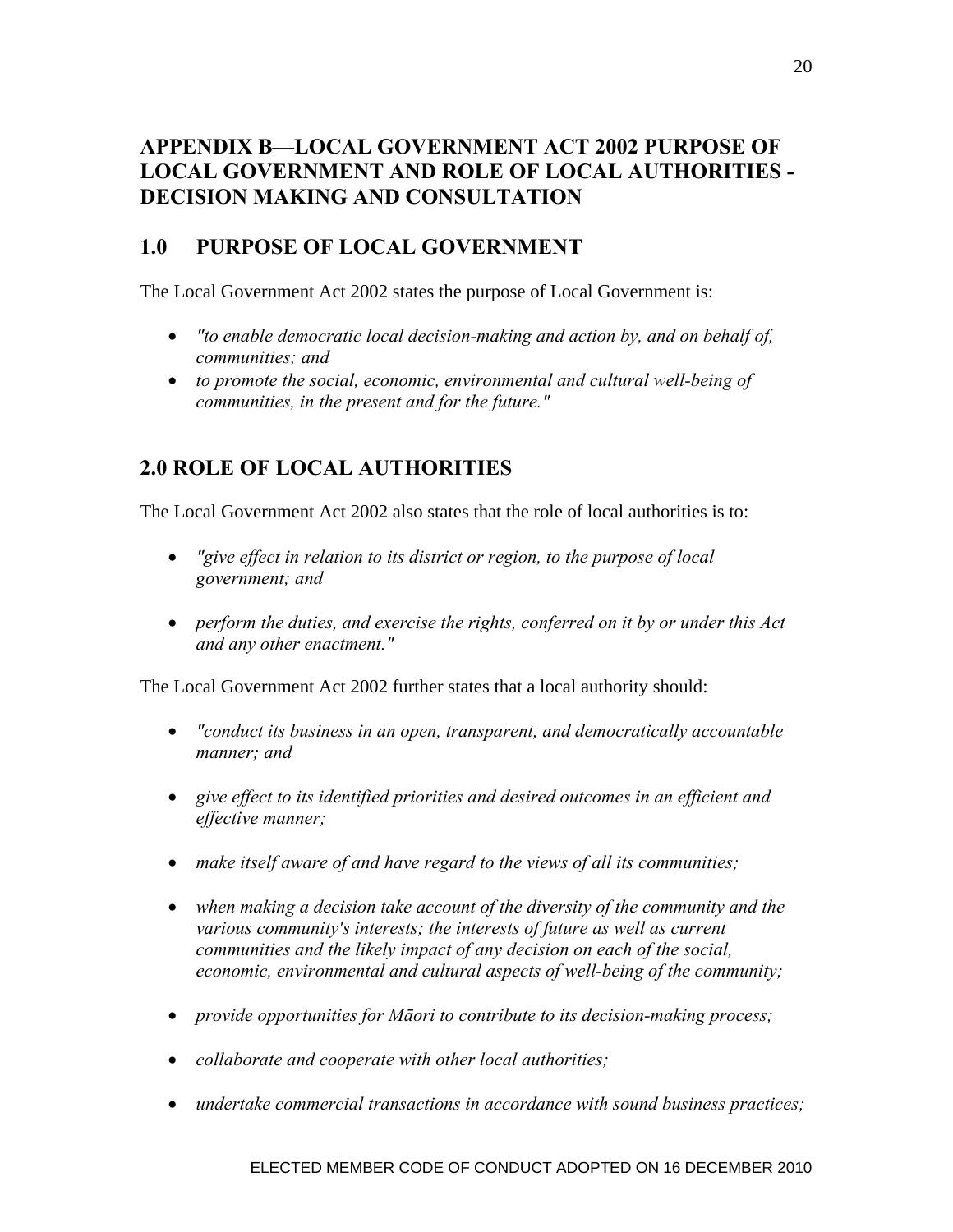- *ensure prudent stewardship and efficient and effective use of its resources in the interests of the district*
- *take a sustainable development approach".*

# **3.0 DECISION MAKING PROCESS**

Every decision made by a local authority must be made in accordance with sections 77, 78, 80, 81 and 82 of the Local Government Act 2002. Specifically the Council must during the course of the decision making process:

- *"seek to identify all reasonably practicable options for the achievementof the objective of a decision; and*
- *access those options by considering the benefits and costs bothpresent and future in terms of social, economic, environmental andcultural well-being of the Whakatane District;*
- *access those options by considering the extent to which communityoutcomes would be promoted or achieved in an integrated and efficient manner by each option and assess the impact of each optionon the Council's capacity to meet present and future needs in relationto any statutory responsibility of the Council;*
- *identify those options which involve a significant decision in relation toland or a body of water, take into account the relationship of Māori andtheir culture and traditions with their ancestral land, water, sites, wahitapu, valued flora and fauna and other taonga;*
- *give consideration to the views and preferences of persons likely to be affected by, or to have an interest in the matter;*
- *give consideration to the stage at which problems and objectives are defined; options are assessed as reasonably practicable options and proposals developed and adopted;*
- *determine whether the matter is significant;*
- *identify whether the proposed decision would be significantly inconsistent with any existing policy or plan;*
- *establish and maintain processes to provide opportunities for Māori to contribute to the decision making process;*
- *consider ways in which the Council may foster the development of Māori capacity to contribute to the decision making process; and*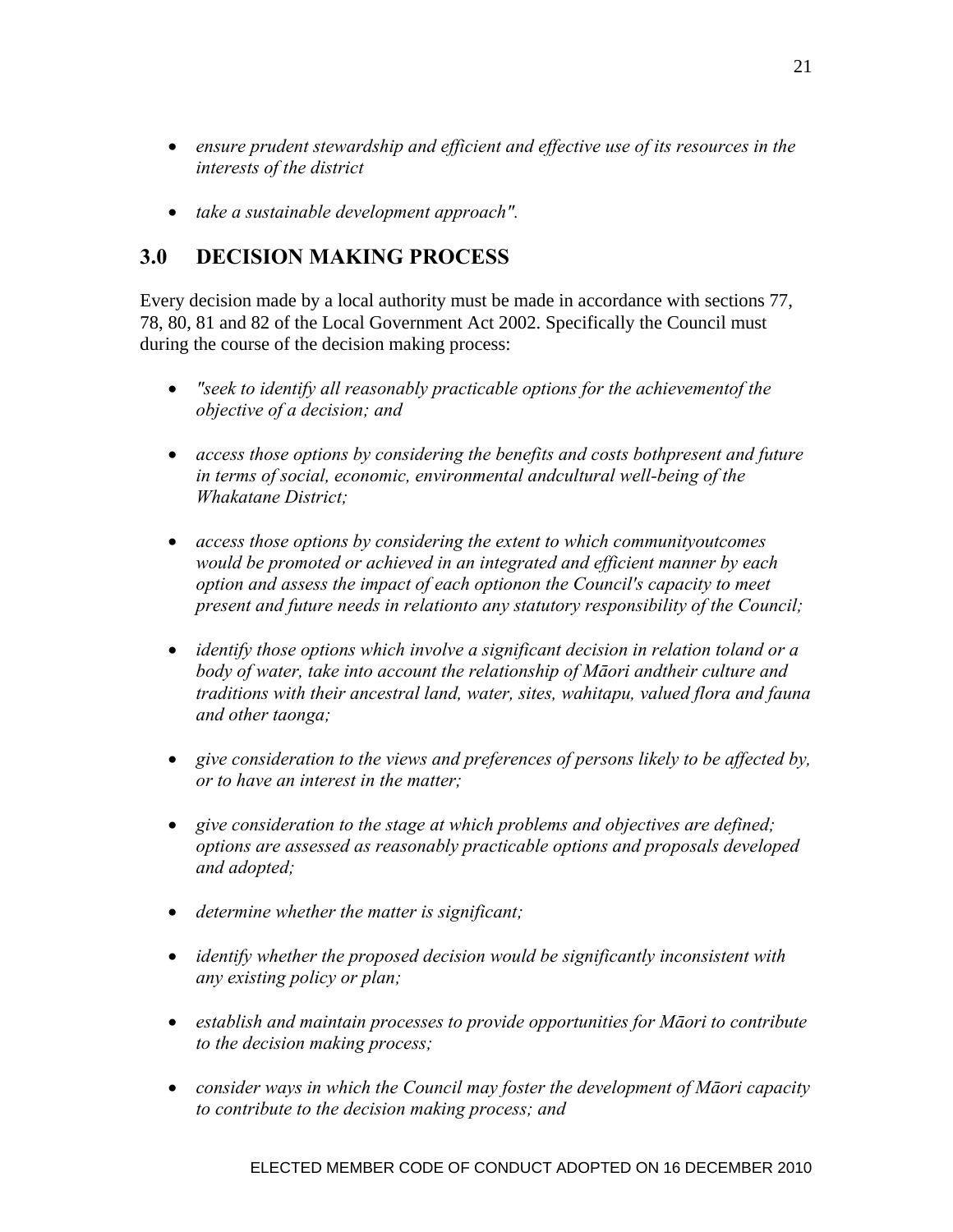• *provide relevant information to Māori."* 

## **4.0 CONSULTATION**

The Council is required to make decisions that take into account and balance the various needs and preferences of its residents. Section 82 of the Local Government Act 2002 sets out the principles of consultation, which the Council must undertake in relation to any decision. Section 82 is set out as follows:

*"(1) Consultation that a local authority undertakes in relation to any decision or other matter must be undertaken, subject to subsections (3) to (5), in accordance with the following principles:* 

*(a) that persons who will or may be affected by, or have an interest in, the decision or matter should be provided by the local authority with reasonable access to relevant information in a manner and format that is appropriate to the preferences and needs of those persons;* 

*(b) that persons who will or may be affected by, or have an interest in, the decision or matter should be encouraged by the local authority to present their views to the local authority;* 

*(c) that persons who are invited or encouraged to present their views to the local authority should be given clear information by the local authority concerning the purpose of the consultation and the scope of the decisions to betaken following the consideration of views presented:* 

*(d) that persons who wish to have their views on the decision or matter considered by the local authority should be provided by the local authority with a reasonable opportunity to present those views to the local authority in a manner and format that is appropriate to the preferences and needs of those persons:* 

*(e) that the views presented to the local authority should be received by the local authority with an open mind and should be given by the local authority, in making a decision, due consideration:* 

*(f) that persons who present views to the local authority should be provided by the local authority with information concerning both the relevant decisions and the reasons for those decisions.* 

*(2) A local authority must ensure that it has in place processes for consulting with Māori in accordance with subsection (1).*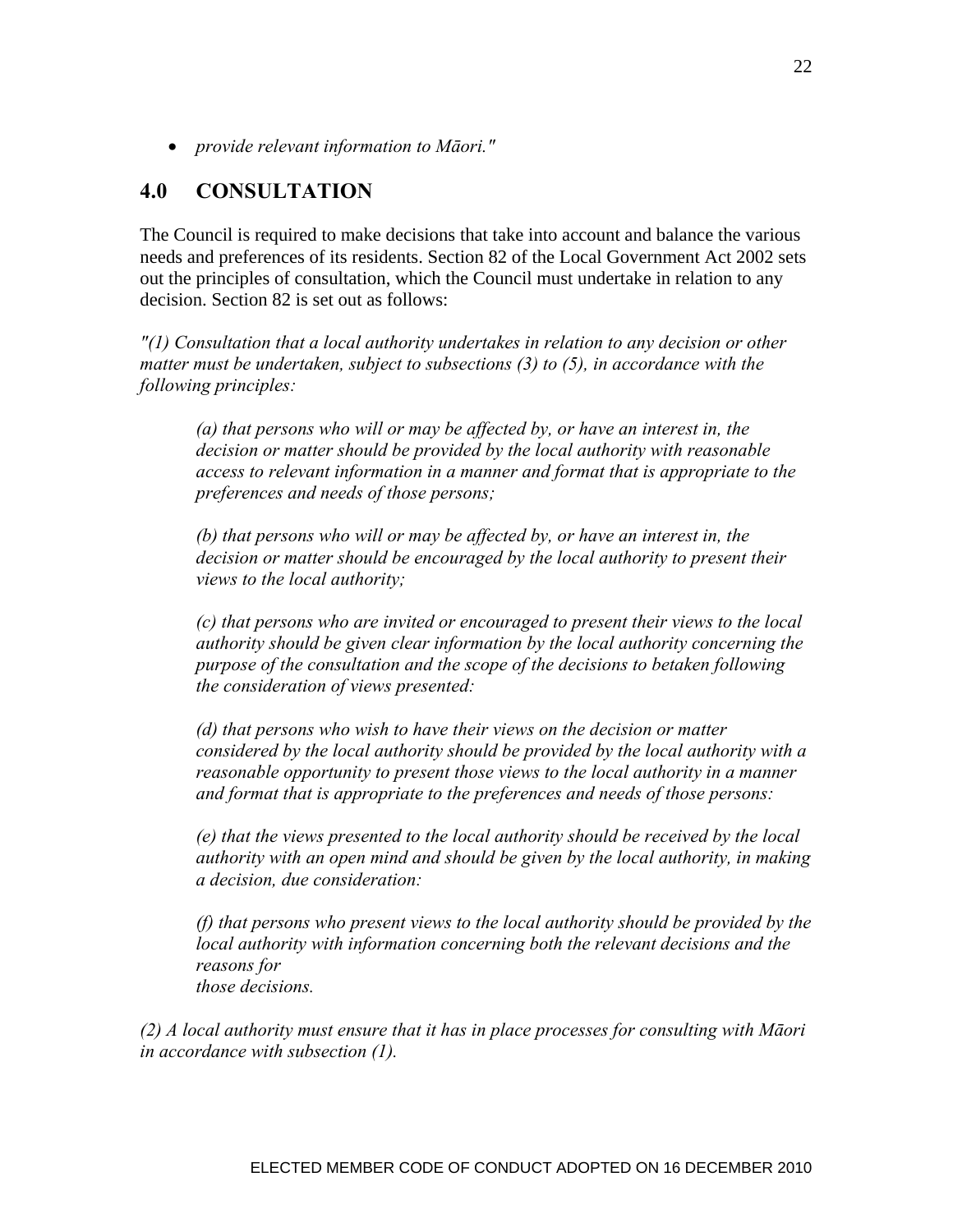*(3) The principles set out in subsection (1) are, subject to subsection (4) and (5), to be observed by a local authority in such manner as the local authority considers, in its discretion, to be appropriate in any particular instance.* 

*(4) A local authority must, in exercising its discretion under subsection (3), have regard*   $to -$ 

*(a) the requirements of section 78; and* 

*(b) the extent to which the current views and preferences of persons who will or may be affected by, or have an interest in, the decision or matter are known to the local authority; and* 

*(c) the nature and significance of the decision or matter, including its likely impact from the perspective of the persons who will or may be affected by, or have an interest in, the decision or matter; and* 

*(d) the provisions of Part I of the Local Government Official Information and Meetings Act 1987 (which Part, among other things, sets out the circumstances in which there is good reason for withholding local authority information);and* 

*(e) the costs and benefits of any consultation process or procedure.* 

*(5) Where a local authority is authorised or required by this Act or other enactment to undertake consultation in relation to any decision or matter and the procedure in respect of that consultation is prescribed by this Act or any other enactment, such of the provisions of the principles set out in sub-section (1) as are inconsistent with specific requirements of the procedures so prescribed are not to be observed by the local authority in respect of that consultation".*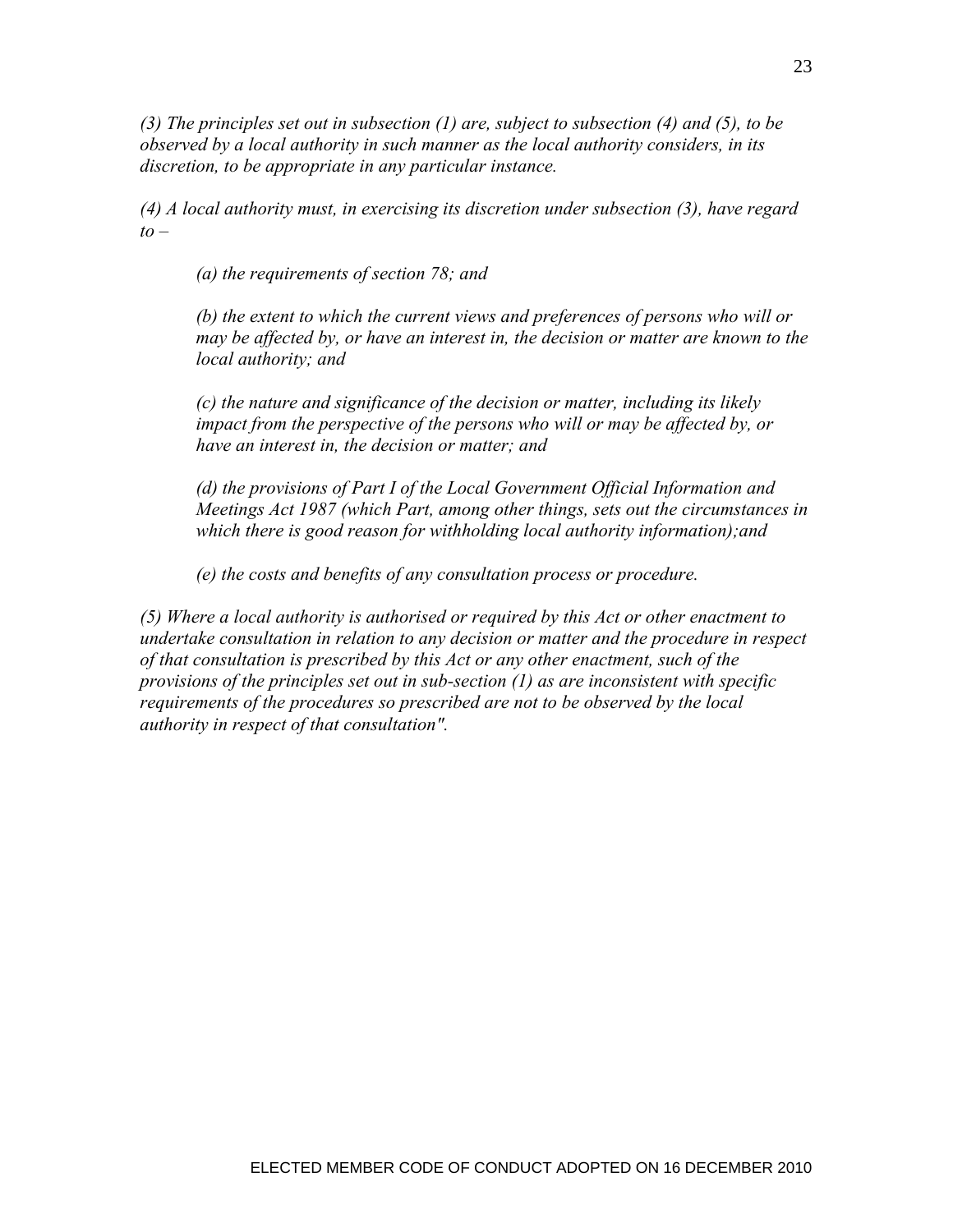# <span id="page-23-0"></span>**APPENDIX C - LEGISLATIVE RESPONSIBILITIES**

#### **1.0 LOCAL AUTHORITIES (MEMBERS' INTERESTS) ACT 1968**

The Local Authorities (Members' Interests) Act 1968 deals with the positions of Elected Members who may have an interest in contracts to be let by the Council. It also prohibits Elected Members from voting or taking part in any matter in which they have a direct or indirect financial interest.

The essence of the Act is to ensure that Elected Members follow high ethical standards in their public obligations so that the public can have confidence that their decisions are taken entirely properly, without any suspicion of improper interests influencing Elected Members' actions.

Details of these requirements are given in the guide to the legislation published by the Office of the Controller and Auditor General (copies of which have been circulated to Elected Members at the beginning of the Triennium). Elected Members must be careful that they maintain clear separation between their personal interests and their duties as Elected Members. This is also to ensure that people who fill positions of authority carry out their duties free from bias (whether real or perceived). Members therefore need to familiarize themselves with the provisions of the Local Authorities (Member's Interests) Act1968 which concerns financial interests, and with other legal requirements concerning non-financial conflicts of interest.

The phrase "Conflicts of Interest" is used to describe three distinct and separate circumstances where there is or may be a conflict between the personal interests, or the conduct of a member, and that member's duties as an Elected Member. The statutory and common law rules relating to conflicts of interest are part of the rules of natural justice. They reflect the expectation of the community that, when making decisions on behalf of the community, members will act impartially and in a manner appropriate to the nature of the decision. Members performing their duties will on occasion be making political decisions (for example when making policy or adopting planning documents) and on other occasions be acting in a judicial or semi judicial capacity (for example when considering resource consent applications). There is some limited scope for flexibility in respect of political decisions, but absolutely no scope for flexibility in relation to judicial or quasi judicial decisions.

The three classes of conflict of interest are:

(1) a pecuniary interest in the matter before the Council, which gives rise to a presumption that there is a conflict with the member's duties. The pecuniary interest may be direct or indirect and involve either financial gain or financial loss;

(2) non-pecuniary interest, which may give rise to a perception of conflict between interest and duty. These may be interests or relationships arising out of kinship, marriage, domestic relationships, wider family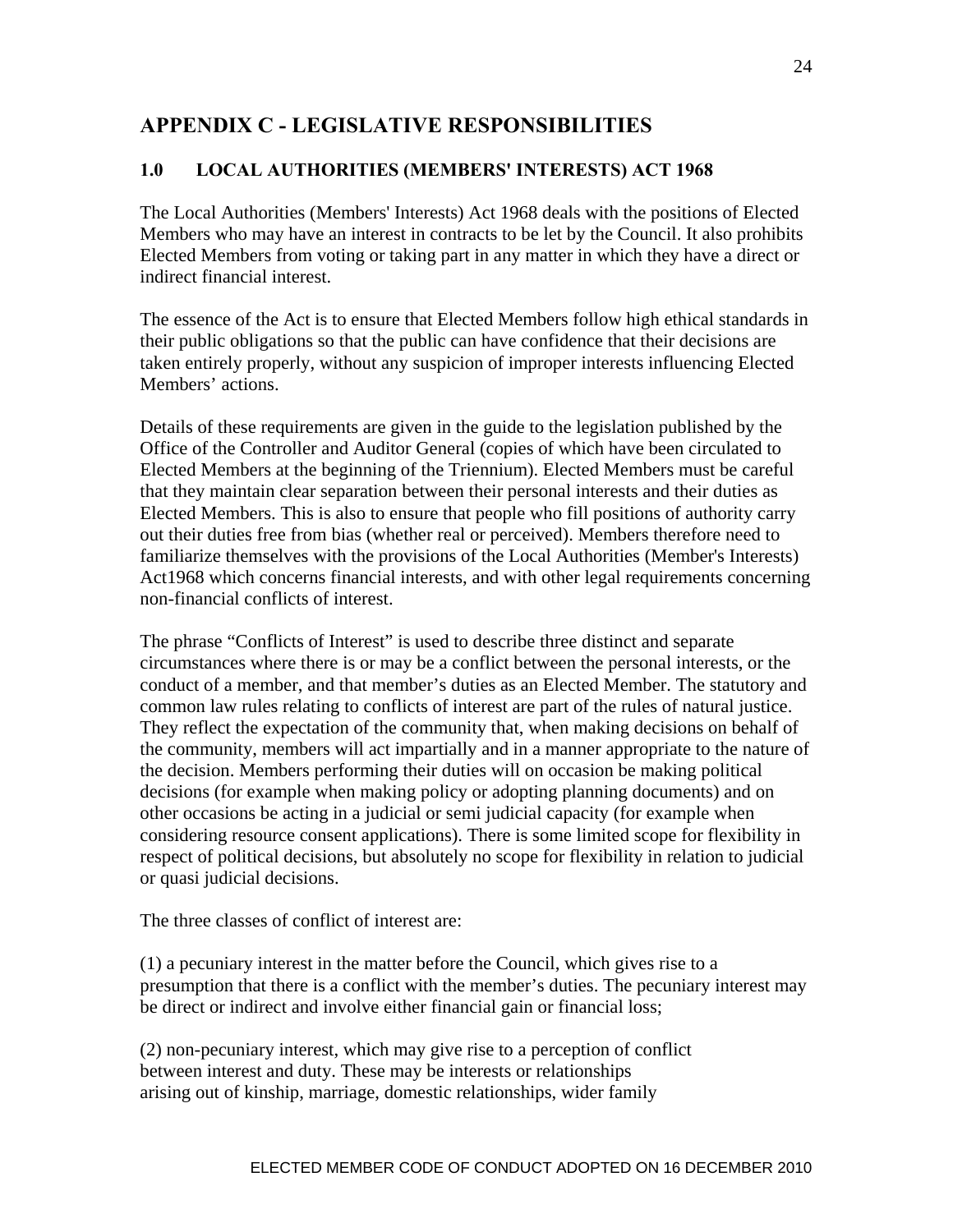relationships, employment or membership of community organizations;

(3) demonstrated bias that is the circumstances where a member by words or action has indicated a commitment to a particular view in respect of an issue such that it is unlikely that the member may approach the consideration of a decision on that issue with an open mind.

The Local Government Authorities (Members' Interests) Act 1968 provides that an Elected Member is disqualified from office, or from election to office, if that member is concerned or interested in contracts under which payments made by or on behalf of the local authority exceed \$25,000 in any financial year. The Chief Executive must seek approval from the Audit Office for contractual payments to members, their spouses or their companies that exceed the \$25,000 annual limit. Additionally, Elected Members are prohibited from participating in any Council discussions or vote on any matter in which they have a pecuniary interest, other than an interest in common with the general public. The same rules also apply where the member's spouse or partner contracts with the authority or has a pecuniary interest. Members must declare their interests at Council meetings where matters in which they have a pecuniary interest arise.

If the Member is in any doubt as to whether or not a particular course of action (including a decision to take no action) raises a conflict of interest, then the member should seek guidance from the Chief Executive immediately.

Members may also contact the Audit Office for guidance as to whether that member has a pecuniary interest. If there is a pecuniary interest, the member may seek an exemption to allow that member to participate or vote on a particular issue in which they may have a pecuniary interest. The latter must be done before the discussion or vote. Contact details for the Office of the Controller and Auditor General - Phone (04) 917 1500.

Failure to observe the requirements of the Local Authorities (Members' Interests)Act 1968 could potentially invalidate the particular decision made, or the action taken, by Council. Failure to observe these requirements could also leave the Elected Member open to prosecution under the Local Authorities (Members' Interests) Act 1968. In the event of a conviction Elected Members can be ousted from office.

In a case of doubt a member should refrain from discussion of, or voting on, the matter in question. Members' declarations of interest are recorded in the minutes.

#### **2.0 LOCAL GOVERNMENT OFFICIAL INFORMATION AND MEETINGS ACT 1987**

The Local Government Official Information and Meetings Act 1987 establishes procedures to provide for the admission of the public to meetings of Councils while providing for the protection of deliberations of Councils to the extent consistent with the public interest and the preservation of personal privacy. All of the Council's meetings are required to be open to the public, unless the public is expressly excluded. The public can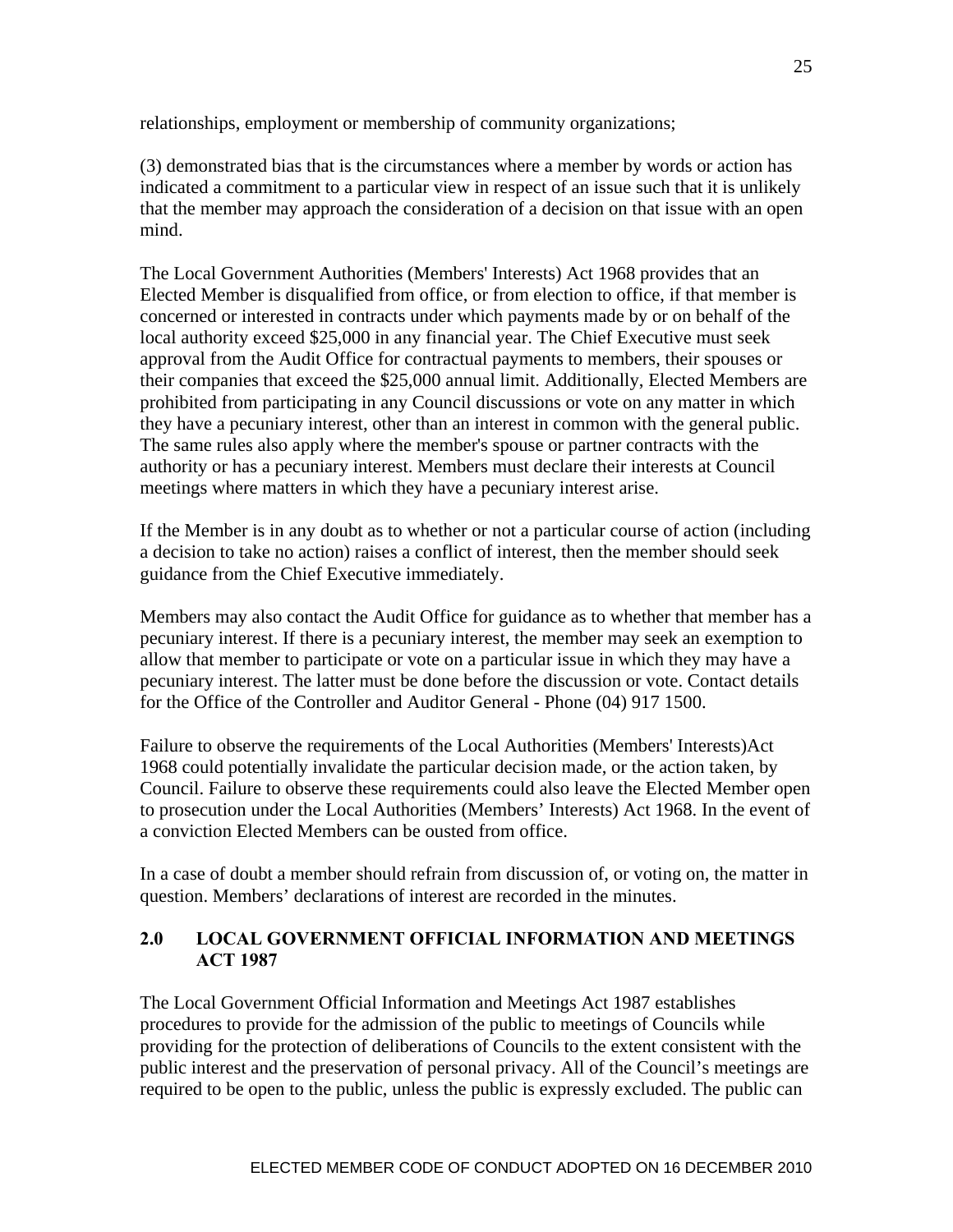only be excluded from a meeting on the grounds and in the manner outlined in Section 48 of the Local Government Official Information and Meetings Act 1987.

This Act requires Council to make all information relating to their operation public unless there is a good reason for withholding it. Good reasons for withholding information may include privacy of an individual, commercial sensitivity of a company, damage to the public interest, safety of an individual or that the maintenance of law may be prejudiced. The decision on whether to withhold or release such information lies with the Chief Executive. Members of the public may challenge any decision to withhold information, by making an Official Information Request to the Chief Executive. If the Chief Executive declines to release the information, then the member of the public can apply to the Office of the Ombudsman to have the information released.

The Act requires Councils to publish a list of all their meetings, their time and place in advance each month. Councils must also make the agendas and reports to be considered available for inspection by the public at least two working days before the meeting.

The Act requires the Chairperson of the meeting to maintain order at the meeting. The Chairperson has the ability to require members of the public to leave the meeting if the Chairperson believes the behaviour of any member of the public is likely to prejudice the orderly conduct of the meeting.

#### **3.0 LIABILITY OF ELECTED MEMBERS UNDER THE LOCAL GOVERNMENT ACT 2002**

Section 46 of the Local Government Act 2002 makes Elected Members liable for loss both jointly and severally which is reported by the Auditor General. Section 47 of the Local Government Act 2002 states that members may be required to pay costs of proceedings in certain cases.

# **4.0 SECRET COMMISSIONS ACT 1910**

Under this Act it is unlawful for an Elected Member (or officer) to advise anyone to enter into a contract with a third person and receive a gift or reward from that third person as a result, or to present false receipts to Council. If convicted of any offence under this Act a person can be imprisoned for up to two years, or fined up to \$1,000, or both. A conviction would therefore trigger the ouster provisions of the Local Government Act 2002 and result in the removal of the member from office.

#### **5.0 SECURITIES ACT 1978**

This legislation governs the raising of money by the offer to the public of the opportunity to invest through shares in an enterprise or to lend money to an organisation. Its application to Council would arise if Council wished to borrow money by public stock issues. In such a case, Council would be required to publish an investment statement and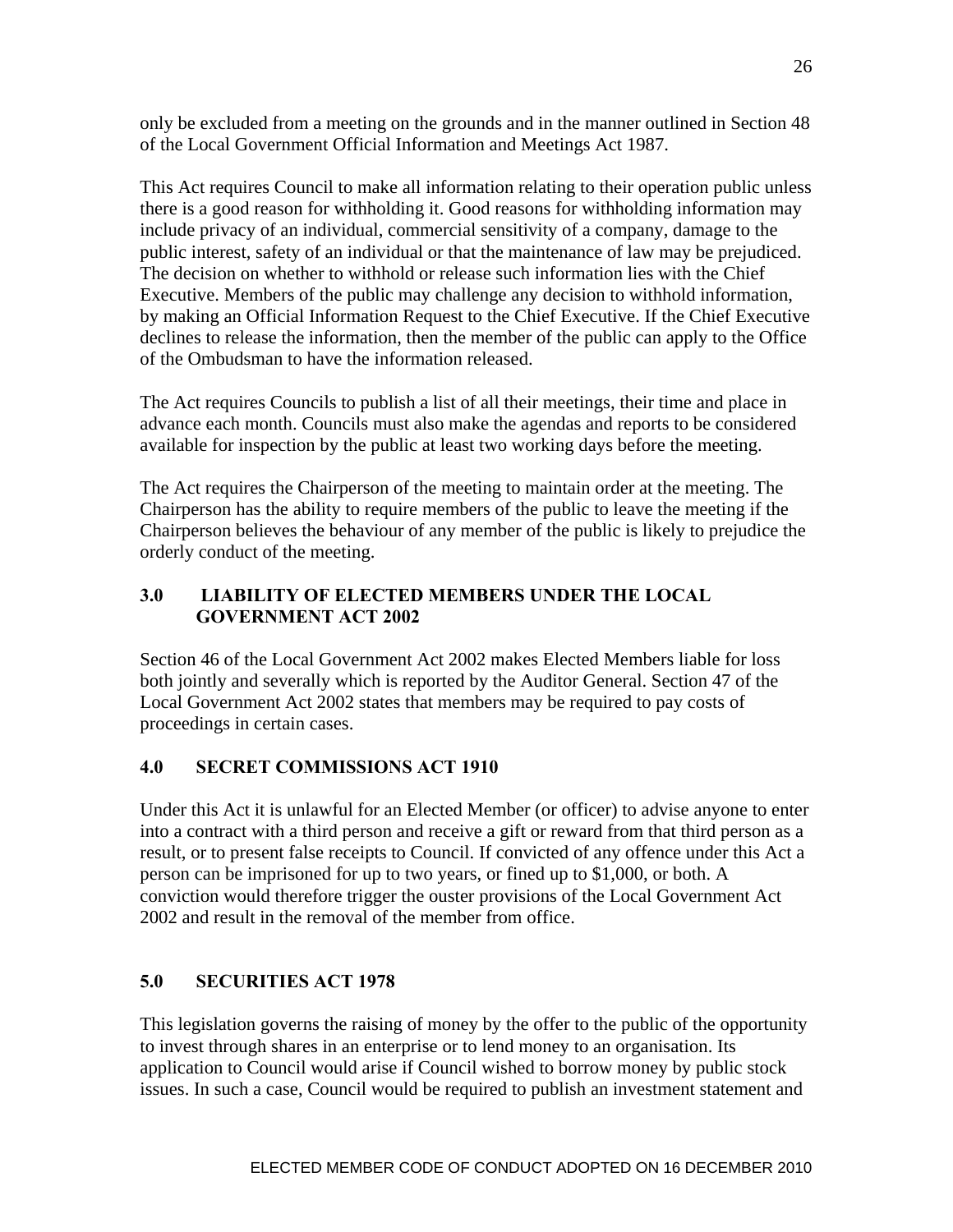a prospectus. Where published documents relating to an issue of securities are found to contain untrue statements the directors (in this case Councillors) of the issuer may be held both criminally liable and civilly liable.

#### **6.0 THE CRIMES ACT 1961**

Under this Act it is unlawful for an Elected Member (or officer) to:

- accept or solicit for themselves (or anyone else) any gift or reward for acting or not acting in relation to the business of Council;
- use information gained in the course of their duties for their, or another person's, monetary gain or advantage.

These offences are punishable by a term of imprisonment of seven years or more. Elected Members convicted of these offences will also be automatically ousted from office.

#### **7.0 HEALTH AND SAFETY IN EMPLOYMENT ACT 1992**

This Act imposes duties and responsibilities on the Council as an employer. The main object of the Act is to promote the prevention of harm to all persons at work. It requires employers to take all practicable steps to safeguard the health of employees. The Act requires employers to protect employees from physical and mental harm caused by workrelated stress. This includes identifying potential hazards and monitoring the health of employees.

Should an employer fail to take all practical steps to ensure the safety of its employee, the employer could be found guilty of an offence and is liable on summary conviction to a fine of up to \$250,000 (or \$500,000 if serious harm is caused).

The Council is ultimately accountable for the actions of its Councillors and must ensure they do not behave in a way which is going to result in any of its employees being harmed (either physically or mentally). This could include, for example, any unfair or unwarranted comments or remarks by Councillors about council employee, which could foreseeably result in that employee suffering mental harm which may precipitate a claim by either the Department of Labour or an employee against the Council under this Act. Further the disaffected employee may also be able to bring a personal grievance claim under the Employment Relations Act 2000 if he or she is subjected to an unjustified attack or unjustifiable comments by Councillors. A breach by a Councillor of obligations owed towards employees has serious implications for the Council and for an individual member.